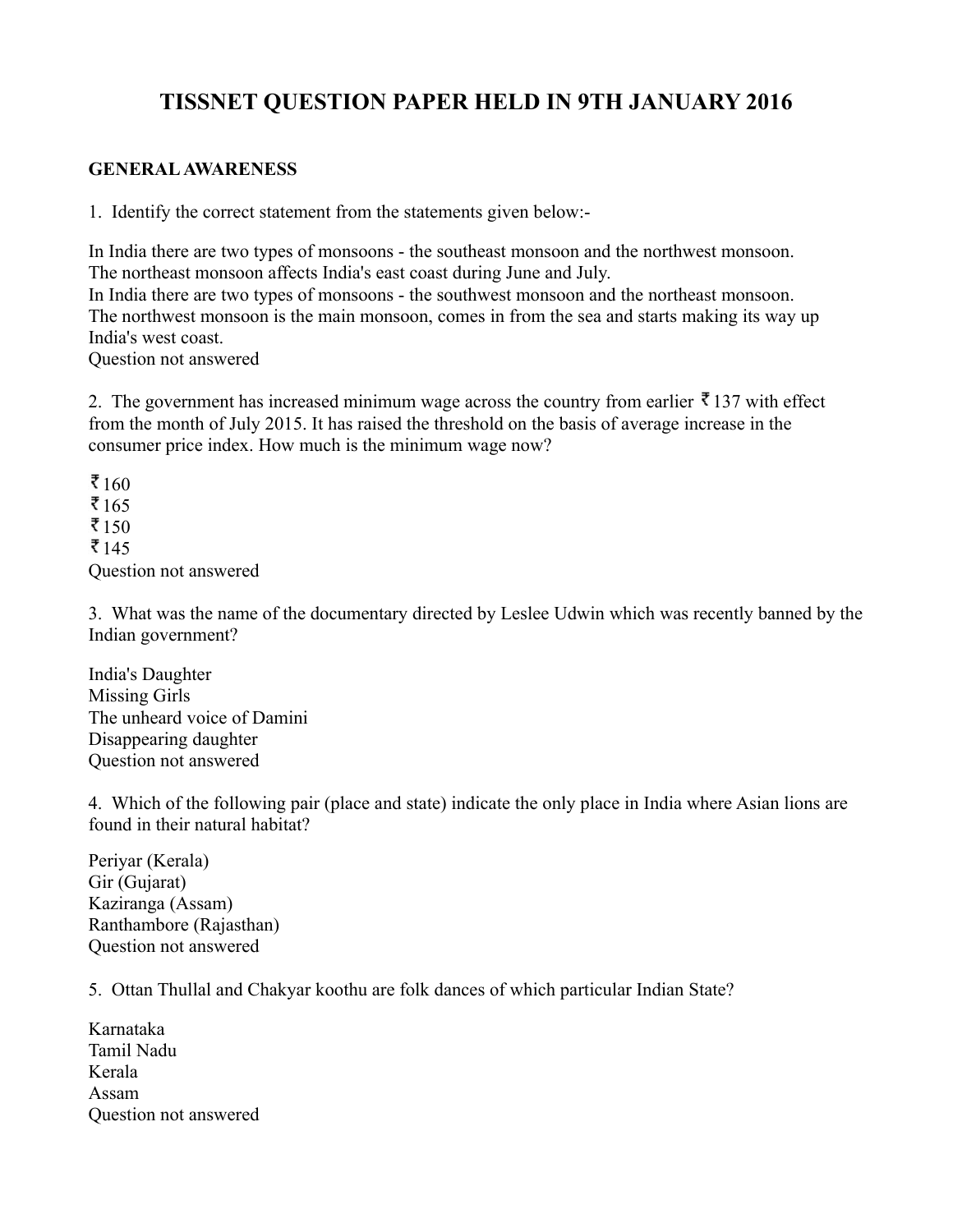6. The rock inside the earth's interior is said to be hot and molten but this is primarily due to the action of one of the forces listed below, which is that force?

Radioactivity Global warming Inter tectonic plates friction Subduction Question not answered

7. BCG vaccine is commonly given to infants to immunize them against which particular disease?

Measles Polio Diphtheria Tuberculosis Question not answered

8. According to recent World Health Organization report, which of the following disease claims maximum number of lives in India?

HIV AIDS Diabetes Cardiovascular Diseases Swine flu Question not answered

9. All except one of these states will see the setting up of the prestigious New All India Institute of Medical Science (AIIMS) as per announcement made in the Union Budget for 2015-16.

Assam Tamil Nadu Orissa Jammu and Kashmir Question not answered

10. He is the current and the  $25<sup>th</sup> US$  defense secretary as well as the fourth in US President Barrack Obama's six years in office. What is his name?

Elliot Richardson Chuck Hagel Ashton Carter William Cohen Question not answered

11. Consider the following statement regarding Eco system dynamics:-

- 1) The food web is a network of food chains
- 2) The food web is also viewed as a series of trophic (nutritional) levels
- 3) The consumers of green plants belong to the first trophic level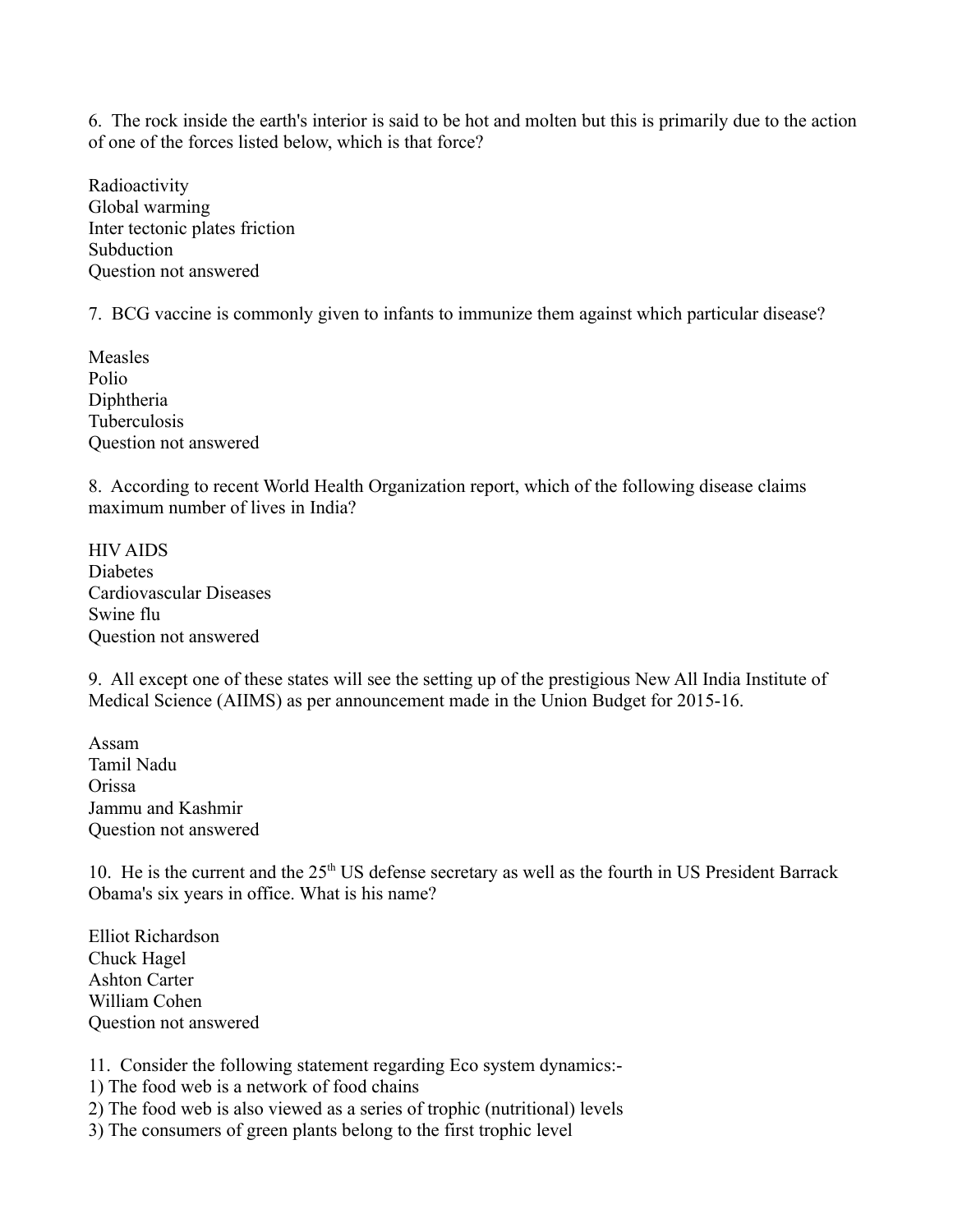4) Energy flows from one trophic level to another

Statement Nos. 1, 2 and 4 are true while statement No. 3 is false Statement Nos. 1, 2 and 3 are true while statement No. 4 is false Statement Nos. 1, 3 and 4 are true while statement No. 2 is false Statement Nos. 2, 3 and 4 are true while statement No. 1 is false Question not answered

12. This all-time famous novel 'Yayati' based on the epic Mahabharata was written by Vishnu Sakharam Khandekar which won him a Sahitya Akademi Award and a Jnanpith Award. In which Indian language did he write this book?

Marathi Gujarati Hindi Kannada Question not answered

13. Identify the correct pair (organization and its area of work) from the following:-

UGC- Ocean Studies NARI- Women Empowerment DRDO- Military research and development ISRO- Higher Education Question not answered

The correct option is "DRDO- Military research and development"Score:- 1 14. The following county is NOT a part of Eurozone:-

Algeria Latvia Cyprus Estonia Question not answered

15. Very recently the Islamic State (IS) terrorist group has reportedly launched an app that features news and videos showing executions and battlefield victories and propagates its agenda. This app is not available for download and doesn't work in regions outside IS control, what is the name of this app?

Ghost Feed Jihad Net Amaq News Kilafahbook Question not answered

16. The folk music genre named "Bhatiyali" hails from this Indian state, which state is it?

Punjab Uttar Pradesh Gujarat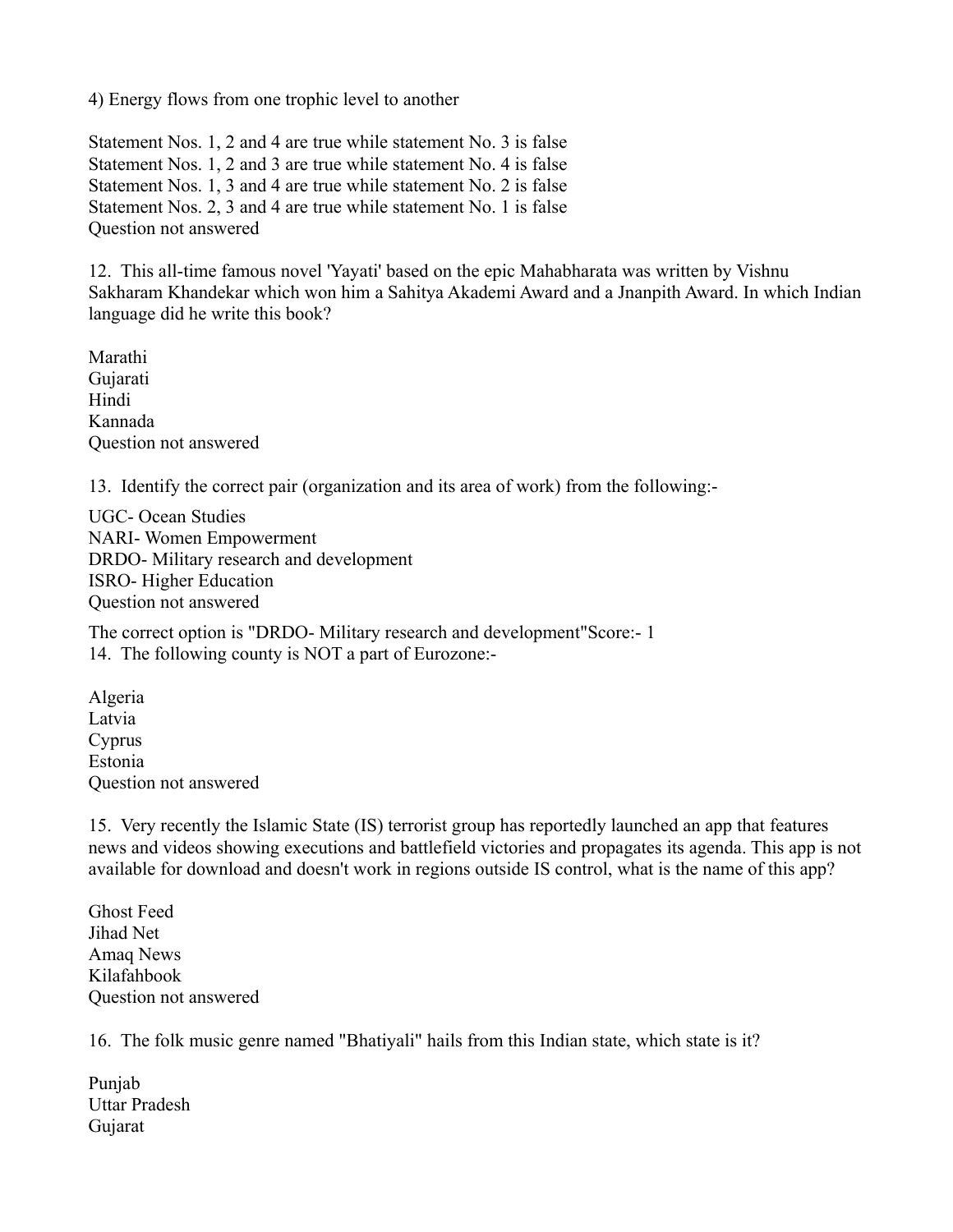None of the above Question not answered

17. The Biological Diversity Authority Act 2002 was essentially enacted to protect Indian agriculture but the ambit of the act essentially includes all, EXCEPT:-

Traditional uses of Indian biological resources and associated knowledge when used in collaborative research projects with government approval Commercial use of Indian Biological resources and associated knowledge Bio-survey and Bio-utilisation Transfer or research results and application for Intellectual Property Rights Question not answered

18. Identify the correct chronological order of the following historic events - Dandi March, Foundation of Indian National Congress, Quit India movement, Khilafat Movement.

Foundation of Indian National Congress, Dandi March, Khilafat Movement, Quit India movement Dandi March, Foundation of Indian National Congress, Khilafat Movement, Quit India movement Foundation of Indian National Congress, Khilafat Movement, Dandi March, Quit India movement Dandi March, Foundation of Indian National Congress, Quit India movement, Khilafat Movement Question not answered

19.Patients with fever are usually prescribed this type of drug by a Medical Doctor.

Anti-Coagulants Anti-Hypertensives Anti Pyretics Anti Helmenthics Question not answered

20. The Sexual Harassment Act is a much awaited development and a significant step towards ensuring women a safe and healthy work environment. In the list below are some of the highlights in relation to this legislation. All except one are true, find the false one.

The law allows the employer to initiate action against the complainant in case of a false or malicious complaint.

The Sexual Harassment Act requires an employer to set up an 'Internal Complaints Committee' ("ICC") at each office or branch, of an organization employing at least 10 employees.

The Internal Complaints Committee (ICC) also needs to involve a member from "amongst nongovernmental organisations or associations".

The Sexual Harassment Act addresses the issue of discriminatory wages between men and women workers.

Question not answered

21."Boko Haram" an Islamic extremist group is based in this African country and carried out mass abductions including the kidnapping of 276 school girls in April 2014. Which African country is it based in?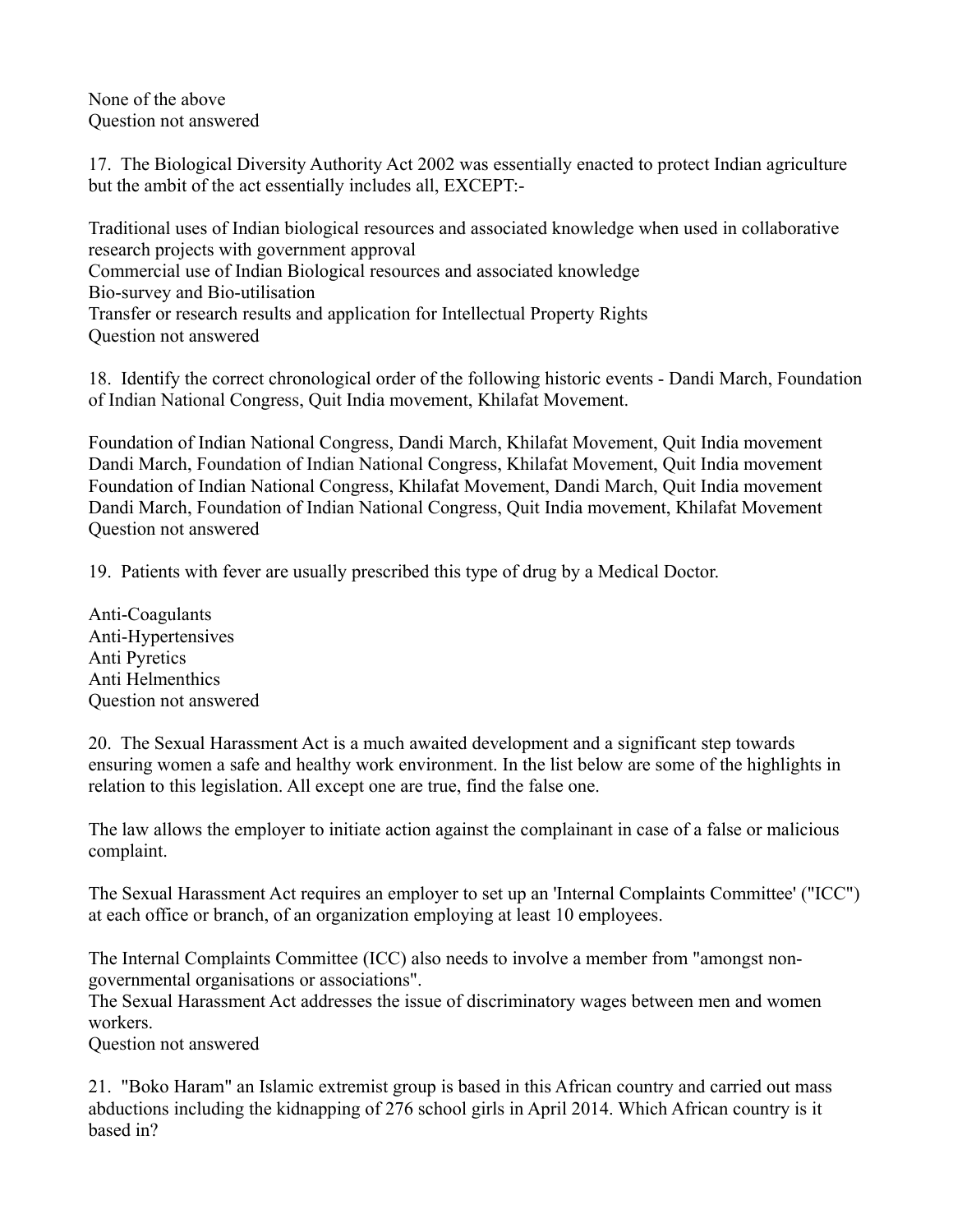Kenya Somalia Sudan Nigeria Question not answered

22. The Nair community of Kerala, Bunt community from Karnataka, Khasi community from Meghalaya all have a common feature among them. Find the correct one from the list below.

All of them follow Patrilocal system of descent All of them follow Matrilineal system of descent All of them follow Bilineal system of descent All of them follow Unilineal system of descent Question not answered

23. On 30<sup>th</sup> March 2015, Bharat Ratna was awarded posthumously to:-

Pandit Bhimsen Joshi B.R. Ambedkar K.B.Hedgewar Madan Mohan Malaviya Question not answered

24. The National Anthem "Jana Gana Mana" has been adopted from Rabindranath Tagore's song. How many number of stanzas does this entire song have?

4 5 6 3 Question not answered

25.The city that was announced as the new capital of Andhra Pradesh, to be built near Thullur, between Vijayawada and Guntur is:-

Nellore Anantapur Amaravathi Vishakhapatnam Question not answered

26. On 1<sup>st</sup> January 2015 NITI (National Institution for Transforming India) Aayog was established to replace Planning Commission of India. Who will serve as Chairperson for NITI Aayog?

Governor of Reserve Bank Chief Justice of India The Prime Minister The President of India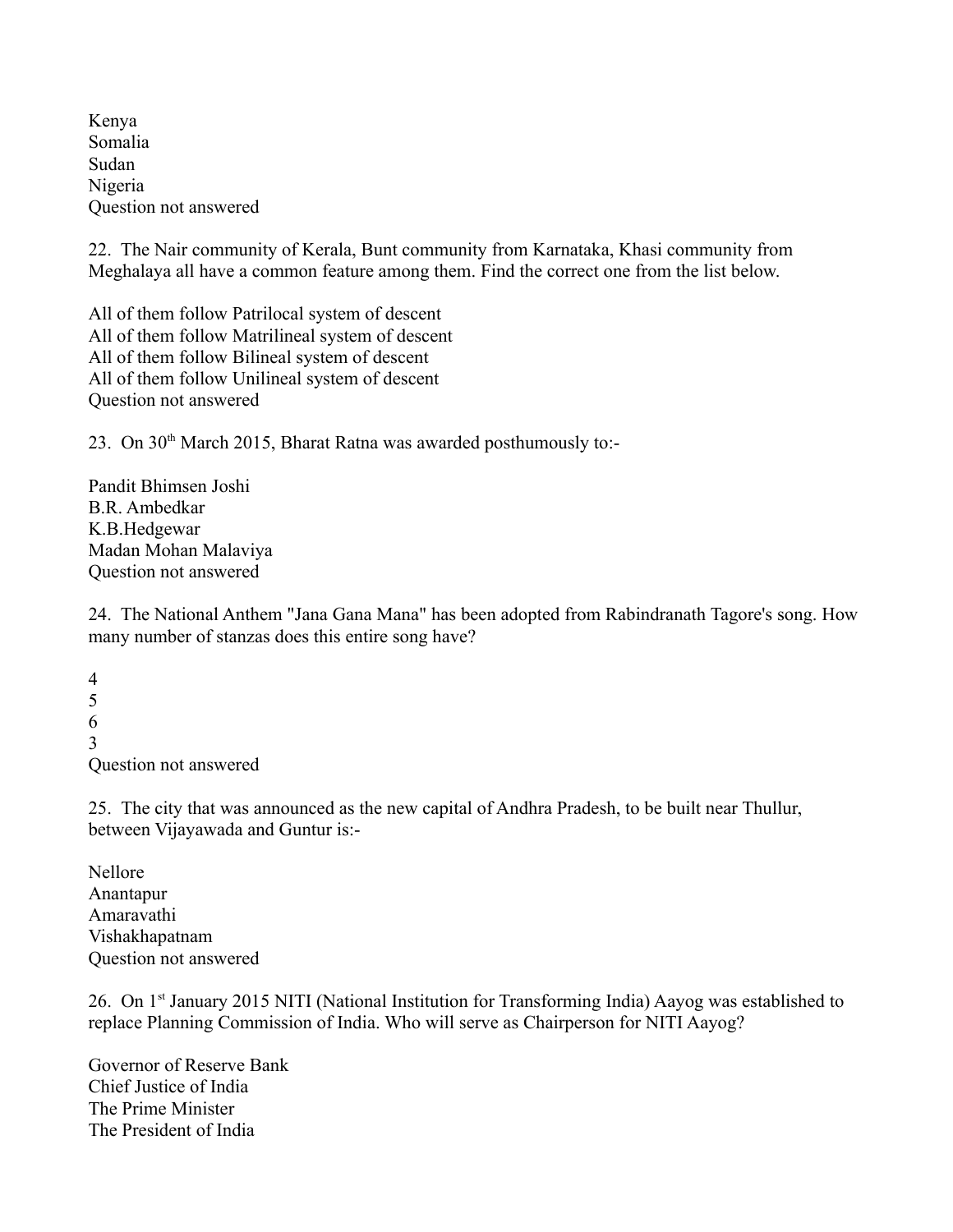Question not answered

27. He remains one of India's most highly regarded Chief Justices and eminent jurists. He was the Chairman of the Committee which submitted a Report on Amendments to Criminal Law after the2012 Delhi gang rape case. Who is this eminent jurist?

Justice V. N. Khare Justice Yeshwant Vishnu Chandrachud Justice Lalit Mohan Sharma Justice Jagdish Sharan Verma Question not answered

28.The MUDRA Bank (Micro Units Development and Refinance Agency) was launched by Prime Minister Narendra Modi recently. What is the aim of this financial institution?

To detect duplicate currency and to print better quality currency notes To invite international business in India to increase FDI To provide financing to small entrepreneurs To keep an eye on illegal money transactions and to bring 'black money' back in India Question not answered

29. He authored the book "Travelling through Conflict". What is his name?

Honorable Vice President of India Mr. Hamid Ansari Honorable President of India Shri Pranab Mukherjee Brigadier John Dalvi Former Indian Prime Minister Mr. I. K. Gujral Question not answered

30. A significant feature of this crime is reportedly stated to be connected to the control of women's behaviour, in particular with regard to sexuality and marriage, by the family as a collective. What is this type of crime commonly labelled as?

Honor Killing Matricide Homicide Female Feticide Question not answered

31.Which of the following countries recently adopted the euro as its currency, replacing the Litas, and became the nineteenth Eurozone country?

Lithuania Finland Slovenia Luxembourg Question not answered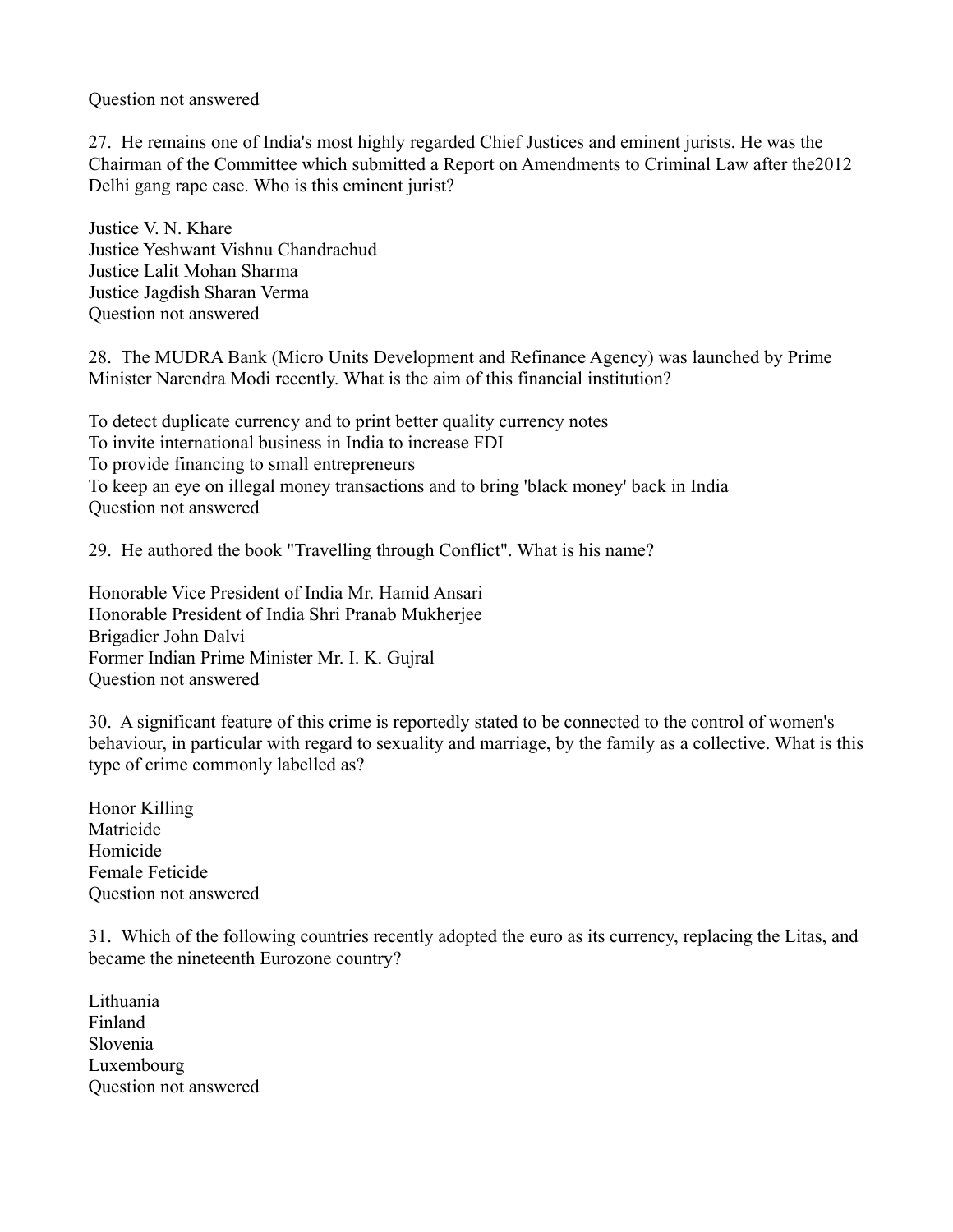32."Economics relate quite closely to philosophical disciplines, for example, social choice theory makes intense use of mathematical logic and also draws on moral philosophy, so does the study of inequality and deprivation". Which Nobel Laureate said this?

Venkatraman Ramakrishnan Kailash Satyarthi Sir V. S. Naipaul Amartya Kumar Sen Question not answered

33. The Nobel Prize in Literature for 2015 is awarded to which of the Belarusian author for the book 'Monument to suffering and courage'?

Alice Munro Herta Mller Sara Danius Svetlana Alexievich Question not answered

34. Heavy rains in Chennai in December 2015 were caused because of \_\_\_\_\_\_\_.

Southeast Monsoon only El-Nino and Southeast Monsoon Northeast Monsoon and El-Nino El-Nino only Question not answered

35.Consider this statement: "Tripuraneni Ramaswamy was a lawyer, famous poet, playwright and reformer and is considered the first poet to introduce rationalism and humanism into his poetry and literature". In which Indian language did he compose his literature?

Malayalam Kannada Telugu Tamil Question not answered

36. The 2015 United Nations Climate Change Conference, was held in Le Bourget, France, near Paris. The objective of this conference was:-

To reduce greenhouse gas emissions by 40 and 70 percent by 2018 To limit the global warming to below 5 degrees Celsius by 2030 To limit global warming to 2.7 degrees Celsius by 2020 To achieve a legal universal agreement on climate, from all nations to be signed in 2015, and implemented by 2020 Question not answered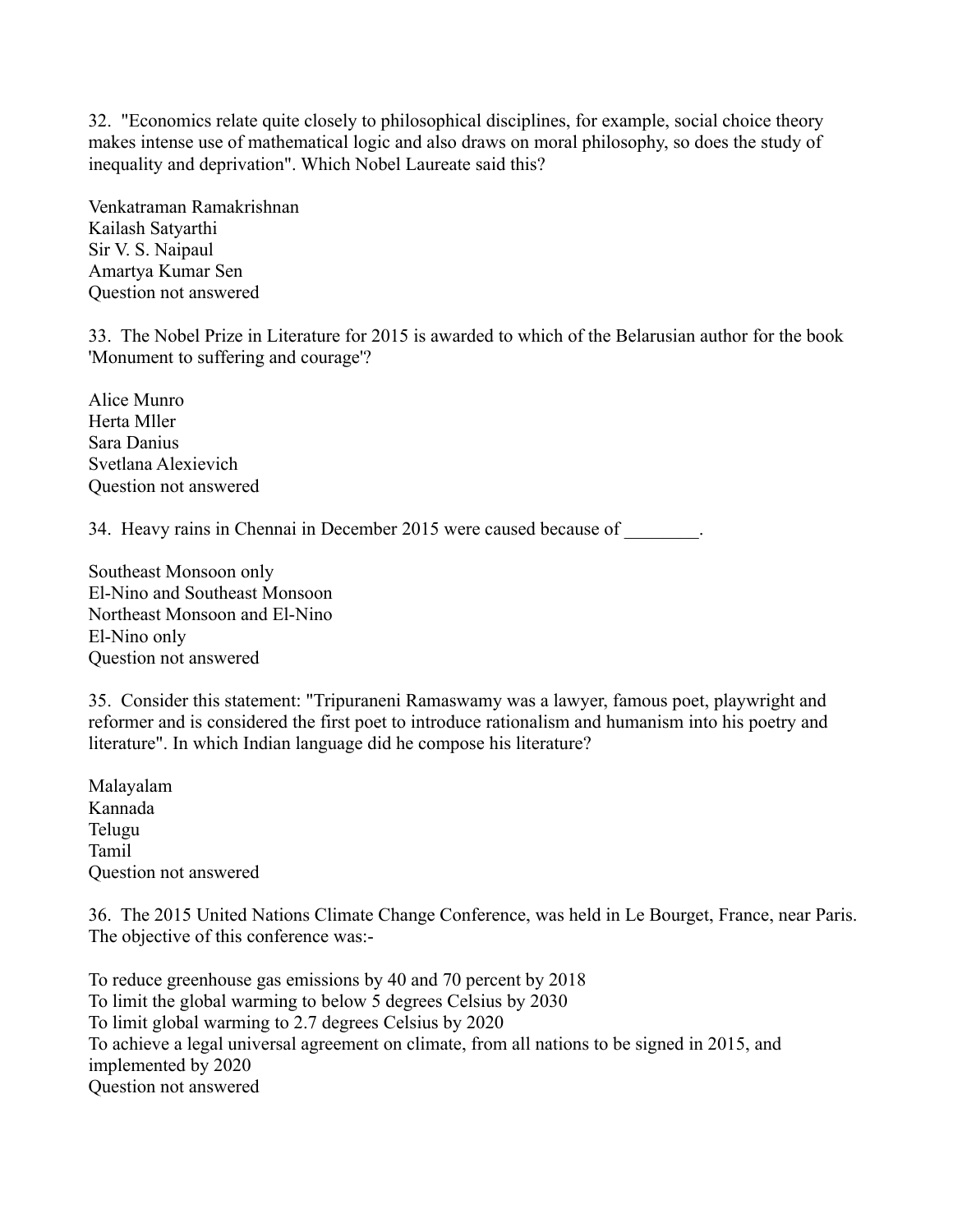- 37.Pertaining to the term "Weather" consider the following statements:-
- 1. It is defined as "The amount of Chemical elements in the atmosphere"
- 2. It is defined as "The Amount of sunlight reaching a particular area"
- 3. It is defined as "The conditions in the atmosphere typical for that area for many years"
- 4. It is defined as "The conditions in the thermosphere of the earth"

Statement Nos. 1, 2 and 3 are false while No. 4 is true Statement Nos. 2, 3 and 4 are false while No. 1 is true Statement Nos. 1, 3 and 4 are false while No. 2 is true Statement Nos. 1, 2 and 4 are false while No. 3 is true Question not answered

38.'Kaivalya' meaning solitude is a religious practice followed mainly by this religious community. Which among the communities listed below follows this practice?

Buddhists Hindus Jains Sikhs Question not answered

39. Certain tribes of Orissa believe that spirits inhabit some or all classes of natural objects or phenomena in other words have a soul. This type of belief in a group of people is termed as:-

Animatism Animism Totemism None of the above Question not answered

40.In the Union Budget 2015-16 to boost Education and Health, the Finance Minister has allocated budget for a proposed plan to setup a University for Disability Studies in one of the Indian States. Which is this State?

Tamil Nadu Karnataka Kerala Maharashtra Question not answered

41.Mumbai Police, who had recently been criticised for harassment through their moral policing actions under the framework of Bombay Police Act, 1951, have decided that they will no longer implement this Section on any individuals. Under which Section of Bombay Police Act was it enforced?

Section 120 Section 105 Section 110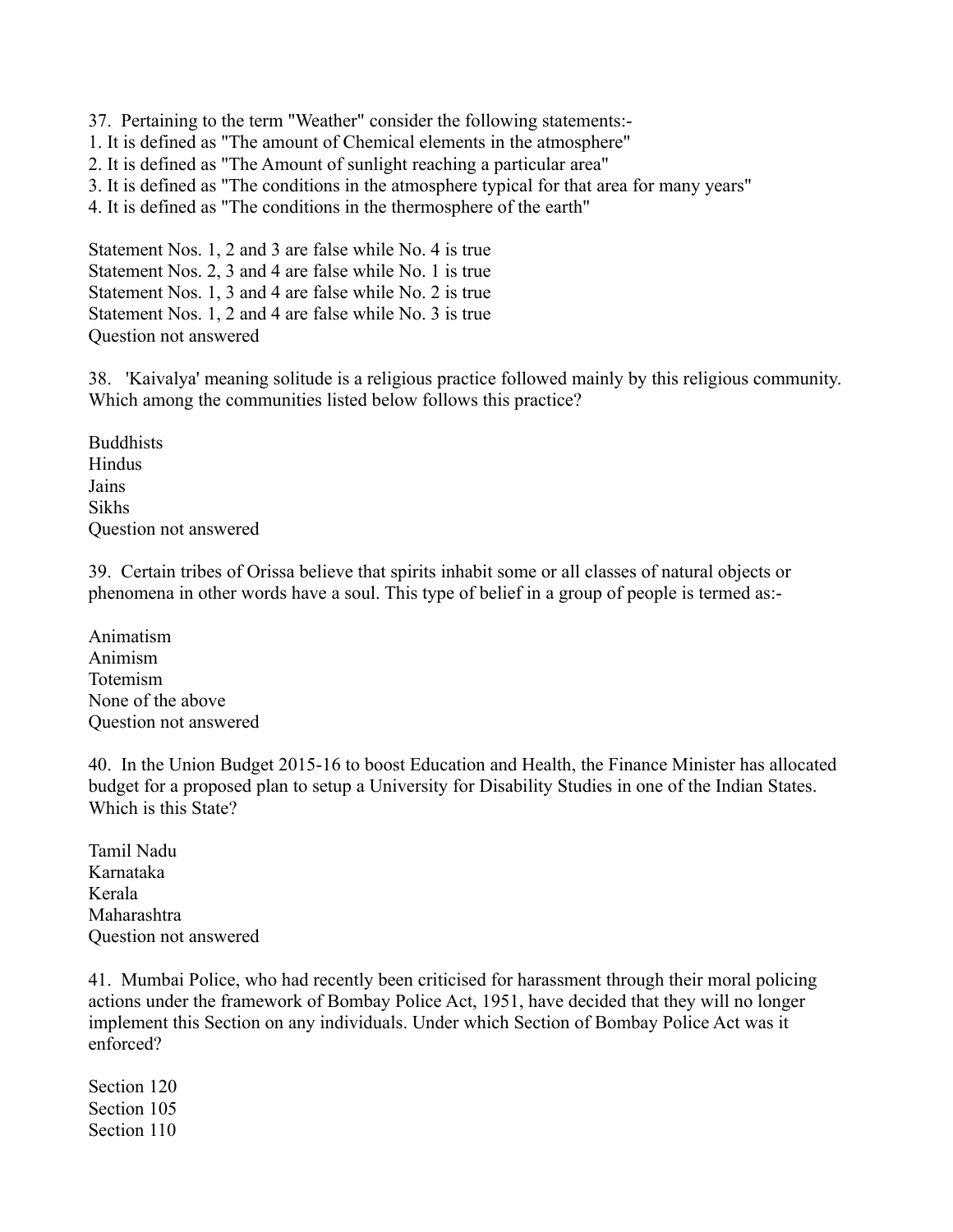Section 115 Question not answered

42.In May 2015, a painting titled 'Women of Algiers' was sold for US\$179.3 million at Christie's auction in New York, setting a new world record for a painting, this painting is an artistic work of:-

Henri Matisse Salvador Dal Pablo Picasso Edvard Munch Question not answered

43. A professional boxing match, popularly described as 'Fight of The Century' was fought between following players in Las Vegas on  $2<sup>nd</sup>$  May 2015.

Yuzo Kiyota and Michael Sigarlaki Chris Arreola and Travis Kauffman Joe Frazier and Muhammad Ali Floyd Mayweather and Manny Pacquiao Question not answered

44. ISIS is an Islamic extremist militant group. This group control over the following territory primarily:-

Syria and Afghanistan Pakistan and Syria Iraq and Syria Taliban and Afghanistan Question not answered

45.For the forthcoming IPL 2016 edition of Twenty20 cricket tournament, two new franchisees based out of Rajkot and Pune will replace two teams who were earlier suspended. Which two teams among the list of teams below were suspended from participating?

Chennai Super Kings and Rajasthan Royals Kolkata Knight Riders and Kings XI Punjab Chennai Super Kings and Kolkatta Knight Riders Sunrisers Hyderabad and Rajasthan Royals Question not answered

46.Lee Kuan Yew, commonly known by his initials LKY, recently passed away. He was the first Prime Minister of:

Singapore Hong Kong China Thailand Question not answered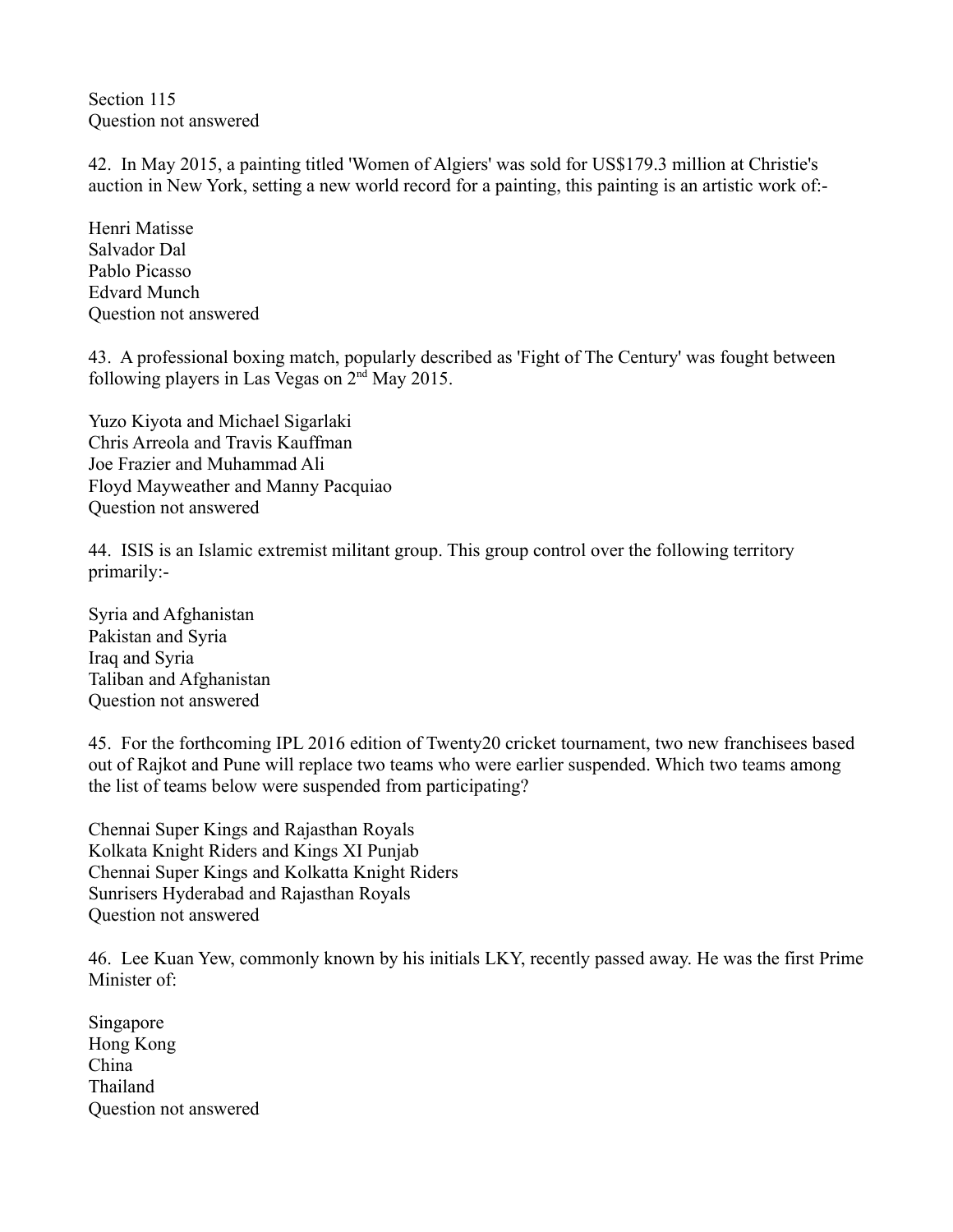47. Which of the following German auto giant was alleged to have been involved in worldwide rigging of diesel emissions tests, affecting an estimated 11 million vehicles globally?

Volkswagen Nissan BMW Mercedes Benz Question not answered

48. Which of the following is NOT a recognized Central Trade Union Organizations (CTUO) by the Ministry of Labour?

All India Trade Union Congress Mazdoor Vikas Sangh National Front of Indian Trade Unions Bharatiya Mazdoor Sangh Question not answered

49. Which of the following Section of the Indian Penal Code is associated/was discussed in relation with LGBT rights in India?

Section 227 Section 377 Section 733 Section 387 Question not answered

50. Identify the statement which is NOT in accordance with principles of Net Neutrality. "zero rating" or making some sites free over others

All sites must be equally accessible The same access speed at the ISP level The same data cost for access to each site Question not answered

51. Which of the following country is NOT a permanent member of the United Nations Security Council?

Russia France China Germany Question not answered

52. In May 2015, Indian Parliament passed the Constitution (119<sup>th</sup> Amendment) Bill, 2013. It would allow India to solve its territorial disputes with:-

Sri Lanka Nepal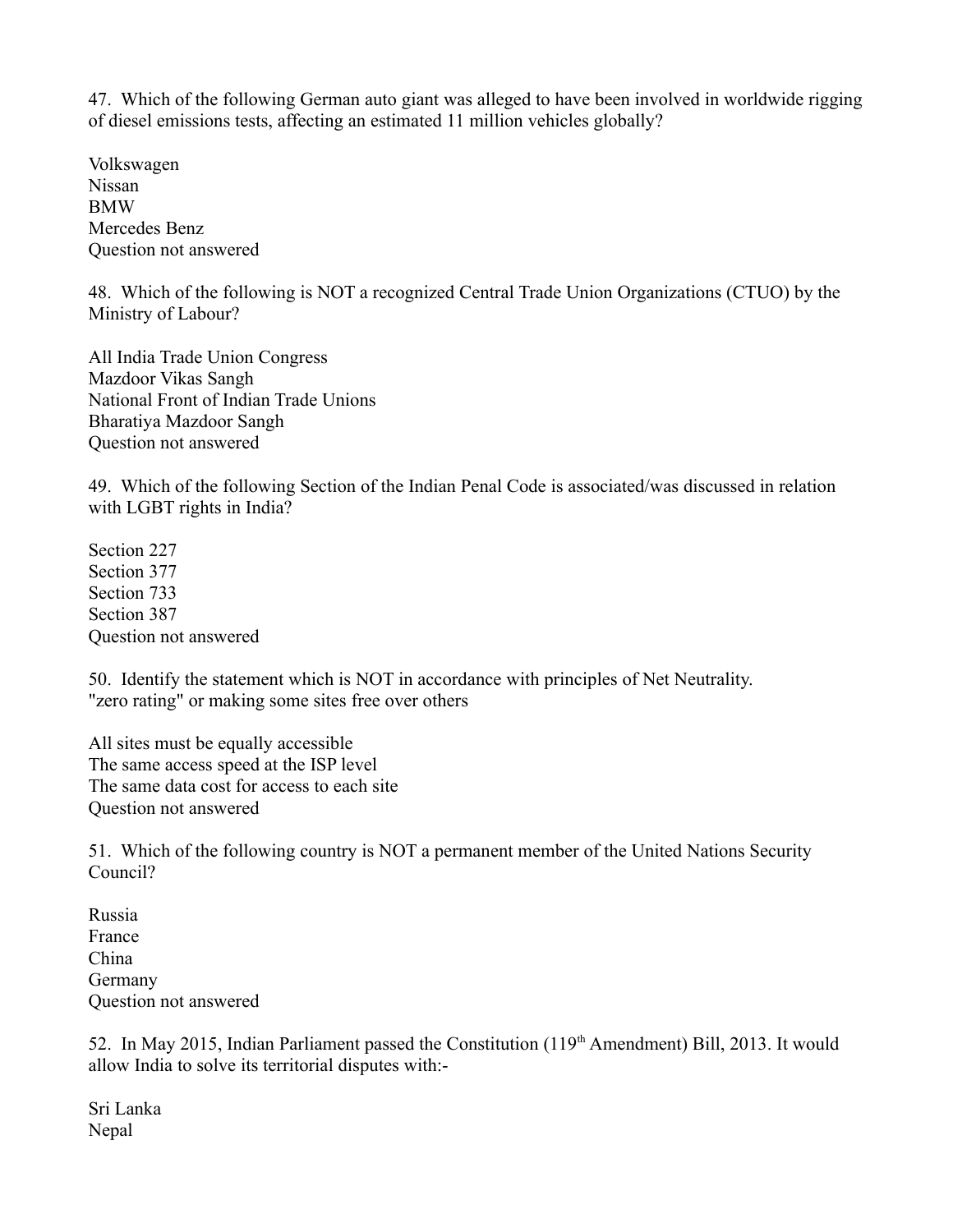Bangladesh Pakistan Question not answered

53.Several days are observed and events are specially organized especially to highlight environmental problems to create general awareness. Likewise "Earth Day" is celebrated on which date and month in a year?

11<sup>th</sup> October every year 17<sup>th</sup> May every year 22nd April every year  $10<sup>th</sup>$  January every year Question not answered

54.Famously known as 'Jhaveri Sisters' they have been making ceaseless efforts to preserve, perpetuate and propagate the art of this Indian classical dance style of which they themselves are the talented exponents. Which Indian classical dance style are they exponents of?

Kuchipudi Manipuri Bharatanatyam Odissi Question not answered

55. Pertaining to the Goods and Service Tax (GST) which is expected to be implemented in India in the near future, consider these statements:-

1. It is a comprehensive tax on goods and services

- 2. It is a value added tax where tax is imposed only on value added at each stage in the supply chain
- 3. It is tax on supply of all goods or services for human consumption in India
- 4. More than 140 countries have so far implemented GST in the world

Statement Nos. 1, 3 and 4 are true while statement No. 2 is false Statement Nos. 1, 2 and 4 are true while statement No. 3 is false Statement Nos. 2, 3 and 4 are true while statement No. 1 is false Statement Nos. 1, 2 and 3 are true while statement No. 4 is false Question not answered

56.Recently the Supreme Court has deemed this section of the Information Technology Act unconstitutional as it gave sweeping powers to arrest and jail people for comments posted on social networks or other Internet platforms. Which is this section of IT Act?

Section 79 Section 69A Section 66A None of the above Question not answered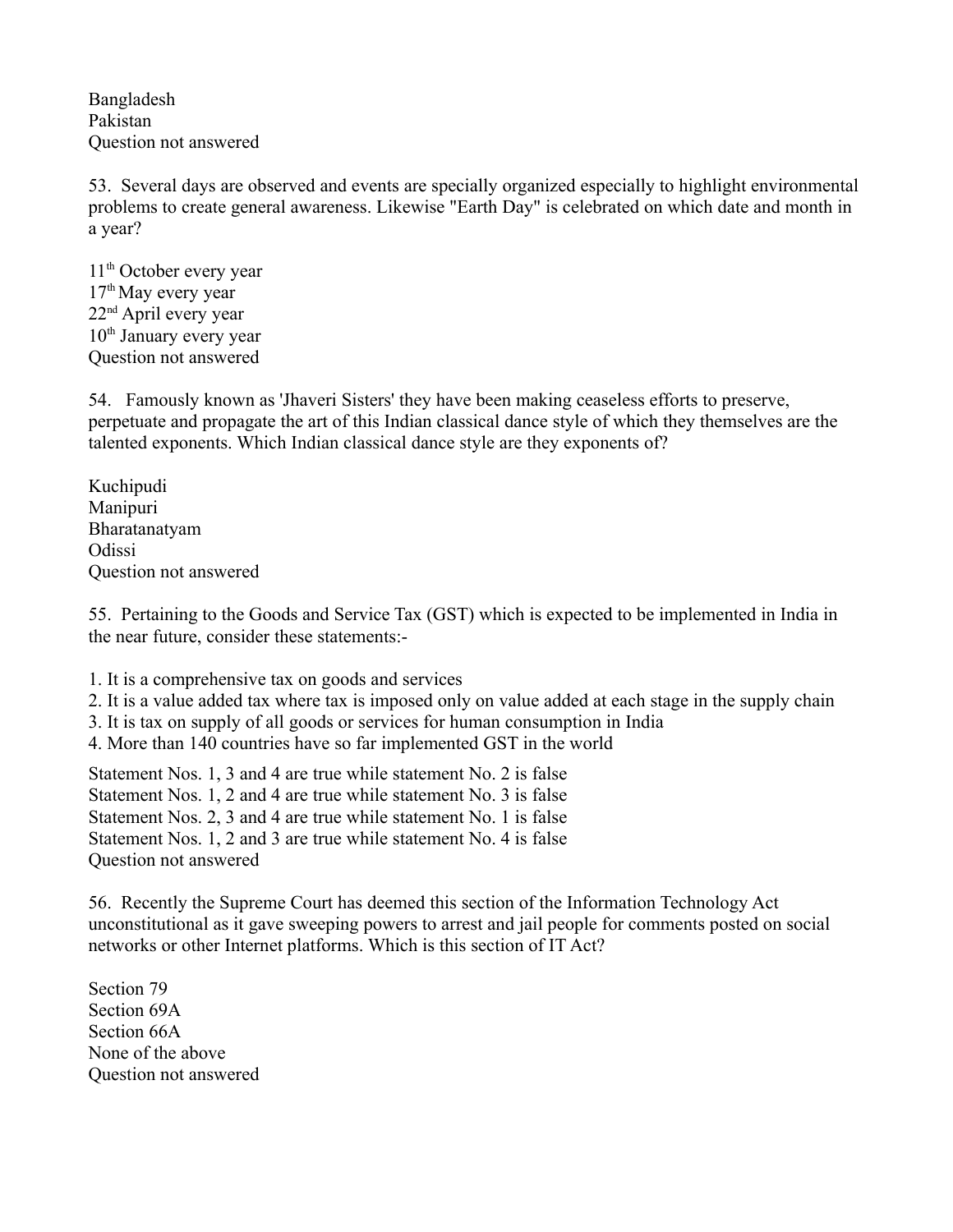57.This country is the first to legally allow the creation of "Three-Parent Babies" paving the way to the possibility of future 'designer babies'. Which is the country?

Germany United States of America Great Britain Brazil Question not answered

58.With reference to the term "The Soft State" introduced by Gunnar Myrdal in his book "Asian Drama" which of the following statement is/are correct. Select correct answer using the code below.

1. It describes a general societal "indiscipline" prevalent in South Asia.

2. It ascribes to the tensions being played out in Asia between modern ideals and the traditional.

3. It manifests itself by deficiencies in legislation, law observance and enforcement.

1 and 3 only 2 and 3 only

1, 2 and 3

1 only

Question not answered

59. This Schedule of the Indian Constitution deals with the administration and control of scheduled areas and scheduled tribes. Which is this schedule?

Fifth Schedule Second Schedule Eighth Schedule Tenth Schedule Question not answered

60.Poet Kabir was well known for being critical of both Hinduism and Islam, he was strongly influenced by his teacher, the Hindu bhakti leader, what is his name?

Dadu Ramananda Chaitanya None of the above Question not answered

61. As per the Sachar Committee report presented in the Lok Sabha on November 2006, whereas Muslims constitute above 14% of the population of India, the overall percentage of Muslims in bureaucracy in India is very low. How much is mentioned in the report?

 $3.5%$ 1.5% 3%  $2.5%$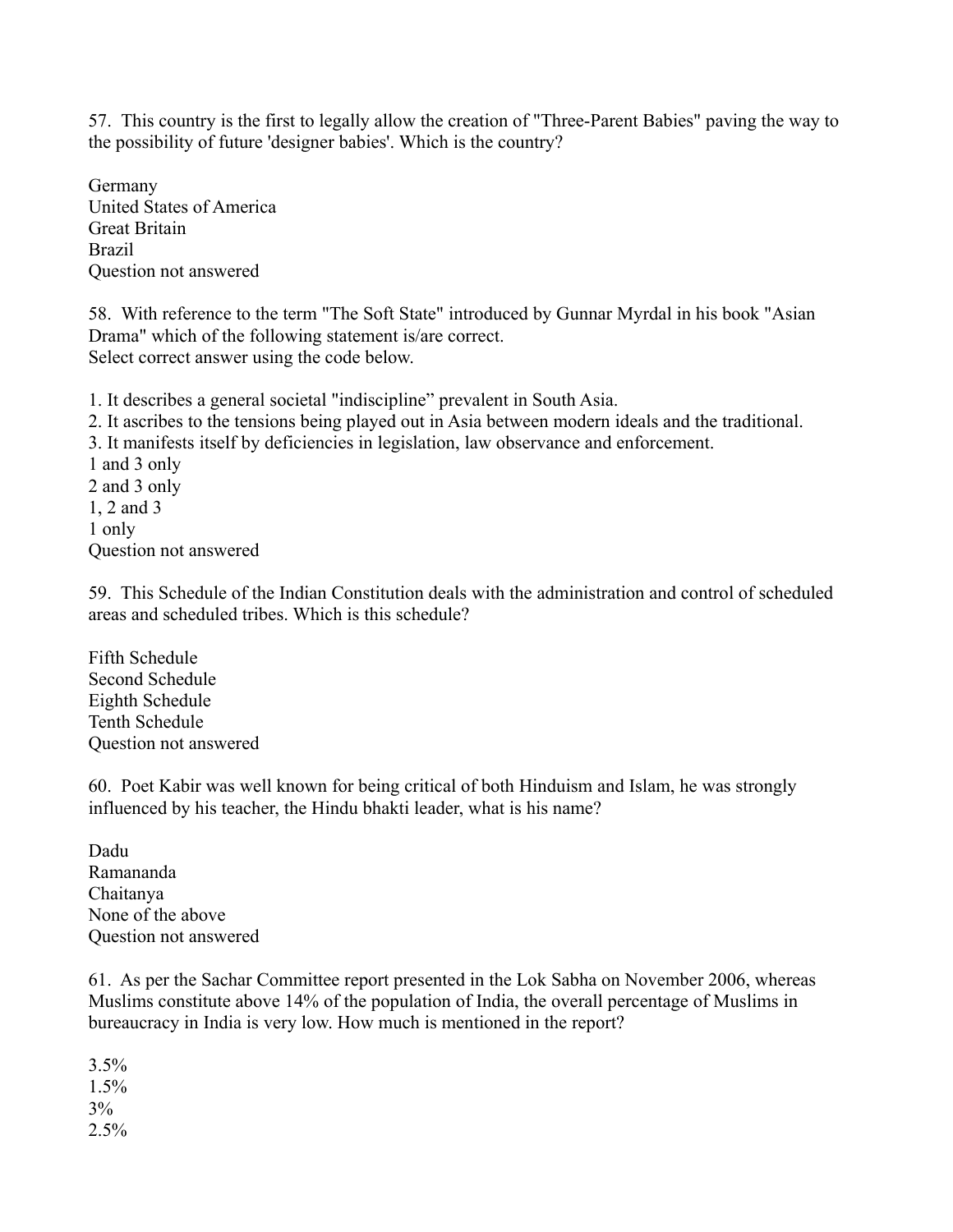Question not answered

62. Due to labours' wild cat sit down strike in 2011 this Indian joint venture company suffered an output loss of \$130 million, and its share fell by 2% on Bombay stock exchange. Which was this company?

Toyota Kirloskar Motor Private Limited Maruti Suzuki India Limited Hyundai Motor India Limited Philips India Limited Question not answered

63.During his 69th Independence day address to the Nation, The Indian Prime Minister had emphasized government's commitment to simplify labour laws which are confusing for the common man. Among the reforms proposed and passed in Indian parliament all except one is true. Find the odd one.

Scrapping of Apprentice Act, 1961 Universal Account Number for every member of Employees' Provident Fund Scheme Transparent Labour Inspection Scheme Launch of Unified Labour Portal Question not answered

## **LOGICAL REASONING**

64. Nilofer decides to distribute 200 chocolates equally to her students. But, 2 of her older students come and she has to redistribute the same chocolates to all of them now. Now, her present students get 5 chocolates lesser than what they were getting earlier. So, Nilofer's present students are:-

10 8 7 15 Question not answered

65.Rimi was born on 3/3/2012. Rima was born 13 days before Rimi. If Rimi was born on a Saturday, what was the day on which Rima was born?

Saturday Sunday Friday Monday Question not answered

66. Frank, Fardeen, Faulad and Farhan are playing a game where the loser doubles the amount of money that the others have. They manage to play four games. Each player loses a game each as per reverse alphabetical orders of their names. At the end of the game each player was left with  $\bar{z}$  32 each. Who started with the most money at the beginning of the game?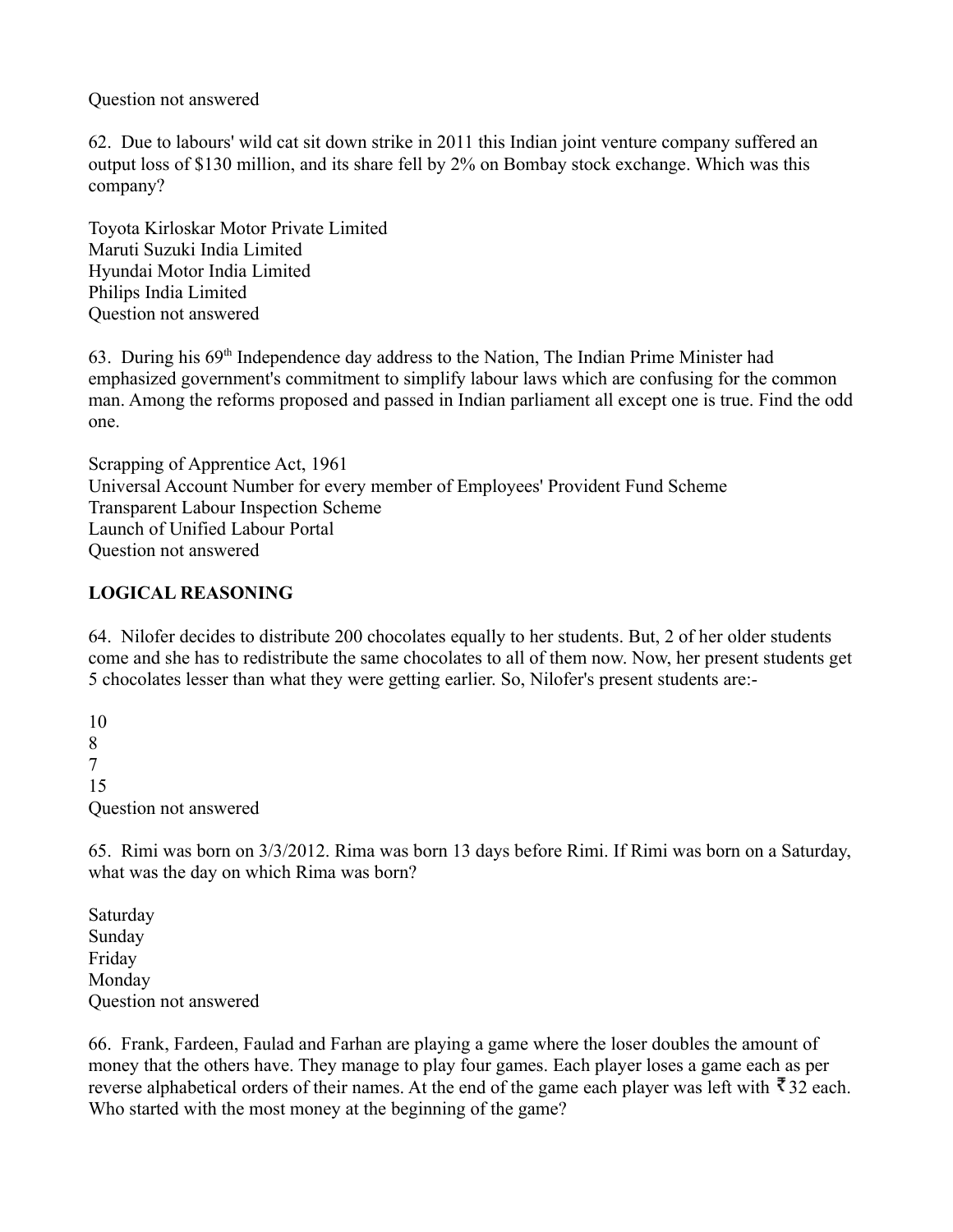Faulad Farhan Frank Fardeen Question not answered

67. Ranbir's office door faces eastwards. He walks out from his office's back door upto a 100 metres and then towards Right, walks further 100 metres, turns left and walks 50 metres. Which Direction has he reached now?

North-West South-West **North** South Question not answered

68.Two Arms of a clock come over each other in approximately how many minutes?

59 60 65 55 Question not answered

#### 69.



If the total number of respondents surveyed who use 4G Enabled Mobile Hand Sets are 3591, thenthe number of 3G Smart Phone users surveyed are?

13990 14566 13566 14990 Question not answered

70. Find the sequence that shall follow in 2015 based on the data given in the chart below.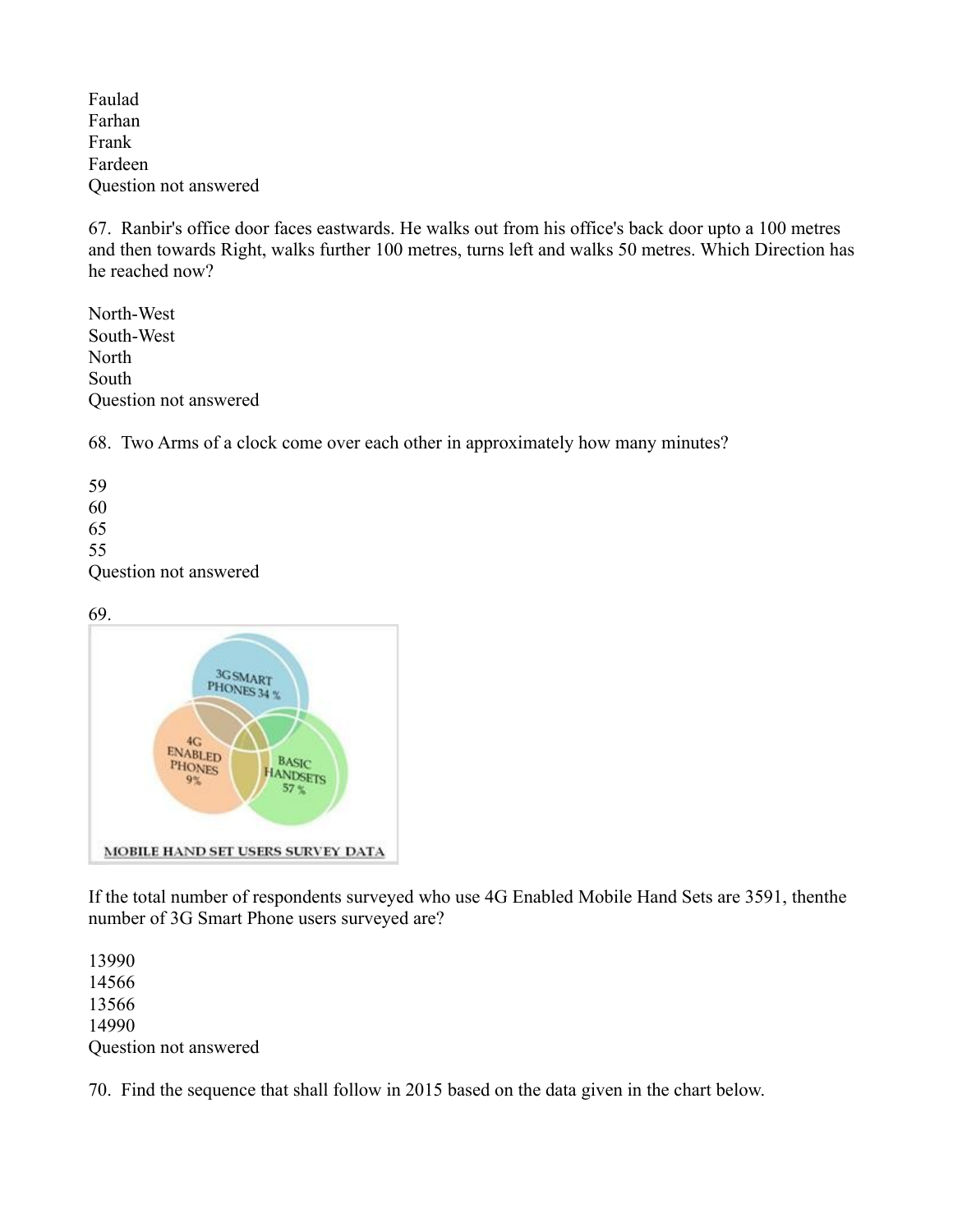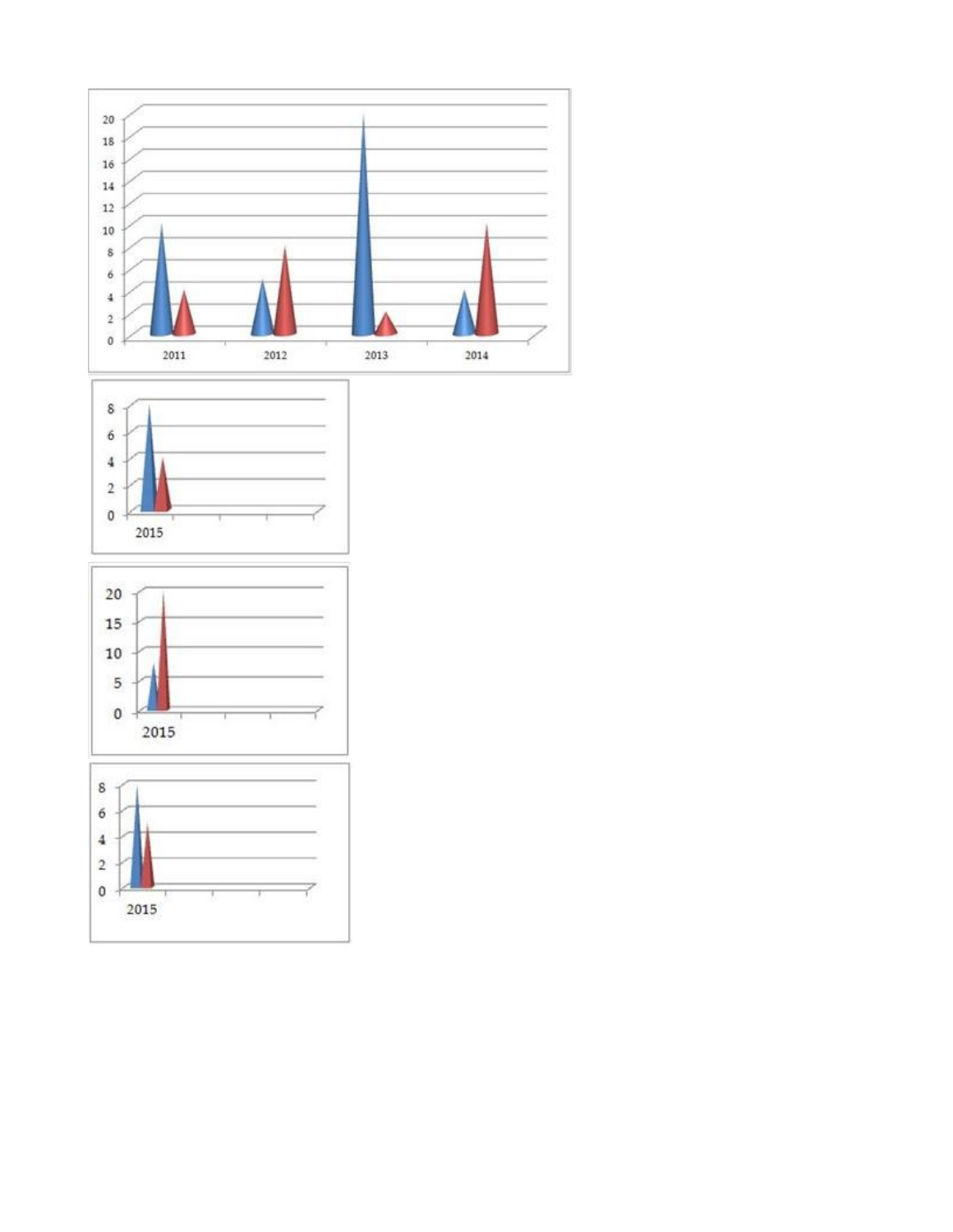

Question not answered

71. The table shows the Percentage of total population of a city as per their age groups.

| <b>AGE GROUP</b> | PERCENT |
|------------------|---------|
| < 15             | 30.00   |
| $16 - 25$        | 17.75   |
| $26 - 35$        | 17.25   |
| $36 - 45$        | 14.50   |
| $46 - 55$        | 14.25   |
| $56 - 65$        | 5.12    |
| 65 >             | 1.13    |
| Total            | 100     |

If there are about 190000 people in the age group of 56-65 in that city then what is the approximate number of people in the age bracket 26-35 in the city?

14,25,000 6,53,000 6,40,000 11,10,000 Question not answered

72. The Sum of Three Consecutive Prime Numbers is 83. What shall be the Square of the largest amongst the three numbers if its digits are reversed?

169 83 961 31 Question not answered

73. The number of ways in which Arnav, Ananyaa, Deepali and Neena can stand in straight line such that Deepali comes between Arnav and Ananyaa & also Neena does not come between Arnav and Ananyaa is?

8 6 12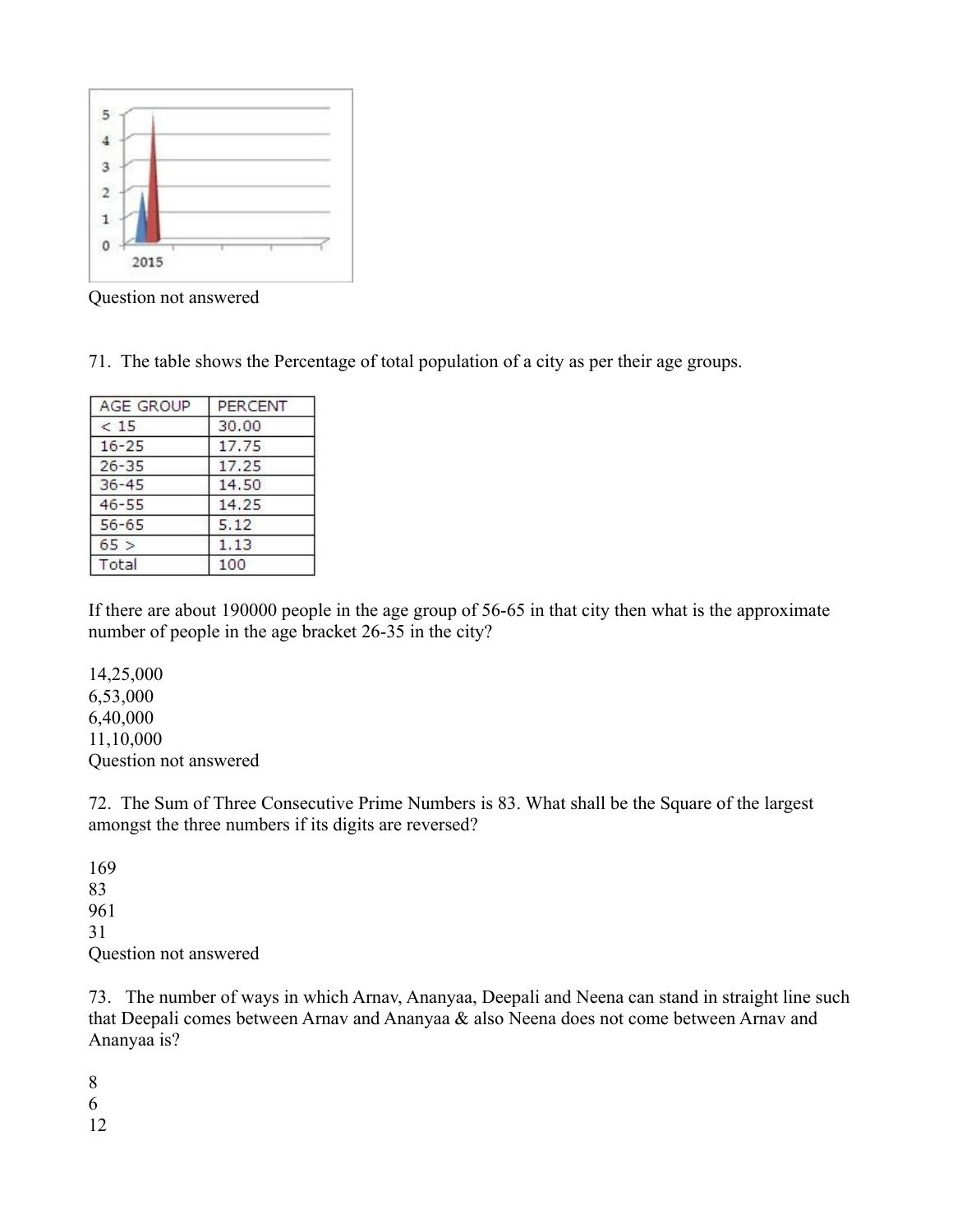#### 4 Question not answered

74. What shall come in place of '? ' in the series given below?

| W | 161 |   |  |
|---|-----|---|--|
|   | つロフ |   |  |
| − |     | N |  |
|   | 266 |   |  |

247 234 221 252 Question not answered

75. Amrita, during her trek in a Jungle finds a rectangular log of wood measuring 6cm X 12cm X 15cm. She wants to cut this log into exact number of wooden cubes. What is the number of such cubes of equal size that she can get by using the entire log?

1080 27 40 1 Question not answered

76. In a camp there is provision of meals for either 120 adults or 200 children. If 150 children have already eaten, then how many adults could be fed with the remaining meals?

38 32 30 34 Question not answered

77. A Telecom Service operator announced that between 8 PM and 8 AM all outgoing calls and text messages shall be charged  $\omega$  50 % of the charge rate as applicable from 8 AM to 8 PM. After availing of this benefit, my bill dues reduced by 20 %. What is the ratio of my calls and SMS during day and night time?

 $2:3$  $2 : 1$  $3:2$  $3 \cdot 1$ Question not answered

78. The roads to travel to various cities from point A are as given.

I, J and K can be reached only from E. E cannot be reached from D or C. A leads to B and from C, you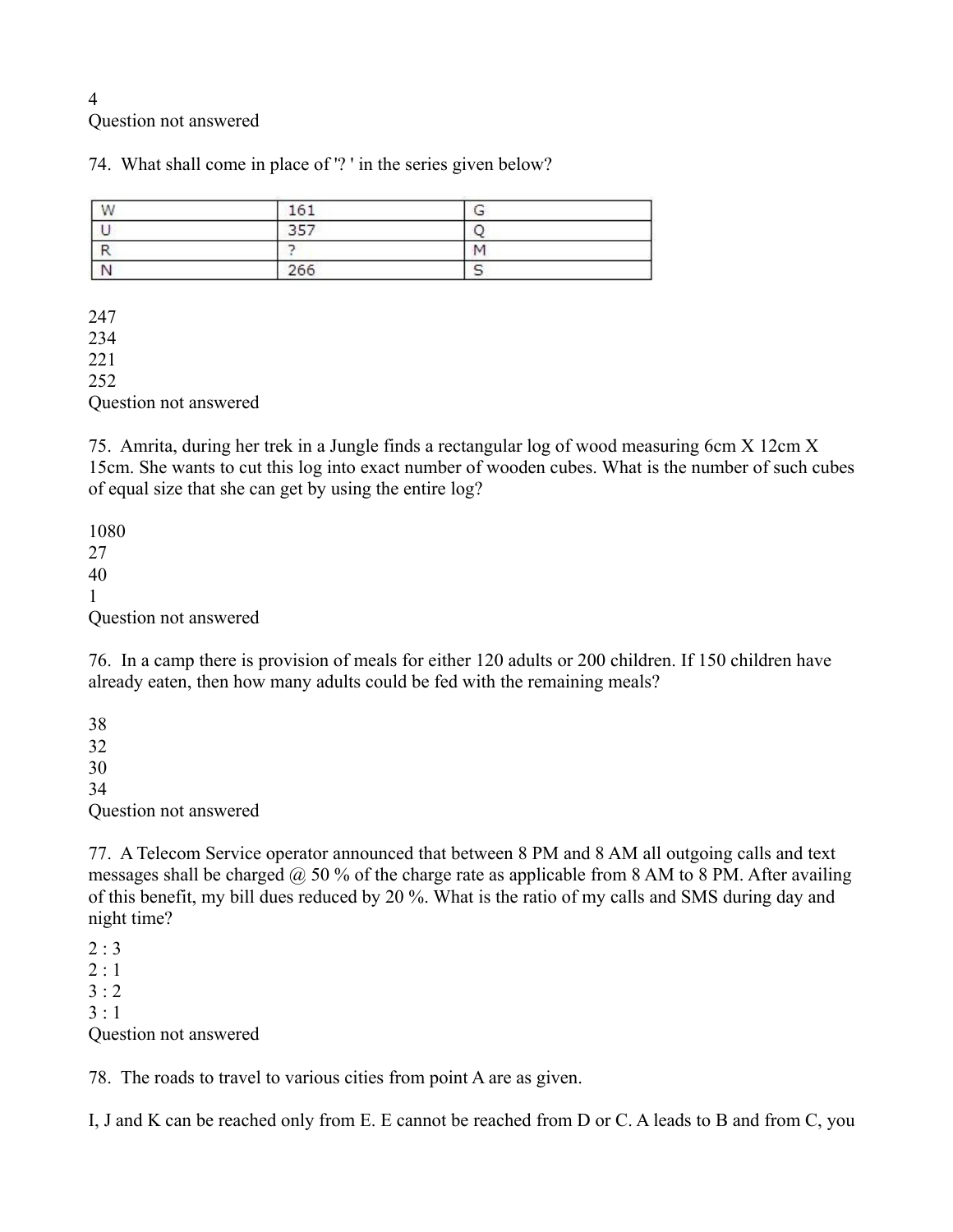can reach G. B leads to E. D can be reached from C. D leads to F. G also leads to F. L can be reached only from G via F. M can only be reached from D via F. All distances between two places are 1 km. All ways are one-way only.

I, J and K can only be reached from?

A E  $\mathcal{C}$ B Question not answered

79. What shall come in place of '=' in the series given below?

### $A D I = Y$

V  $\overline{O}$ P O Question not answered

80. Find the missing Number?

| 64   | 216  | 512  |  |
|------|------|------|--|
| 1000 | 1728 | 2744 |  |
| 4096 |      | 8000 |  |

6400 5842 5832 5840 Question not answered

81. Which of the following shall come in place of missing '- '?

m n o n o m - m - m n o - o -

mnoo onnm mnno mnom Question not answered

82. The roads to travel to various cities from point A are as given.

I, J and K can be reached only from E. E cannot be reached from D or C. A leads to B and from C, you can reach G. B leads to E. D can be reached from C. D leads to F. G also leads to F. L can be reached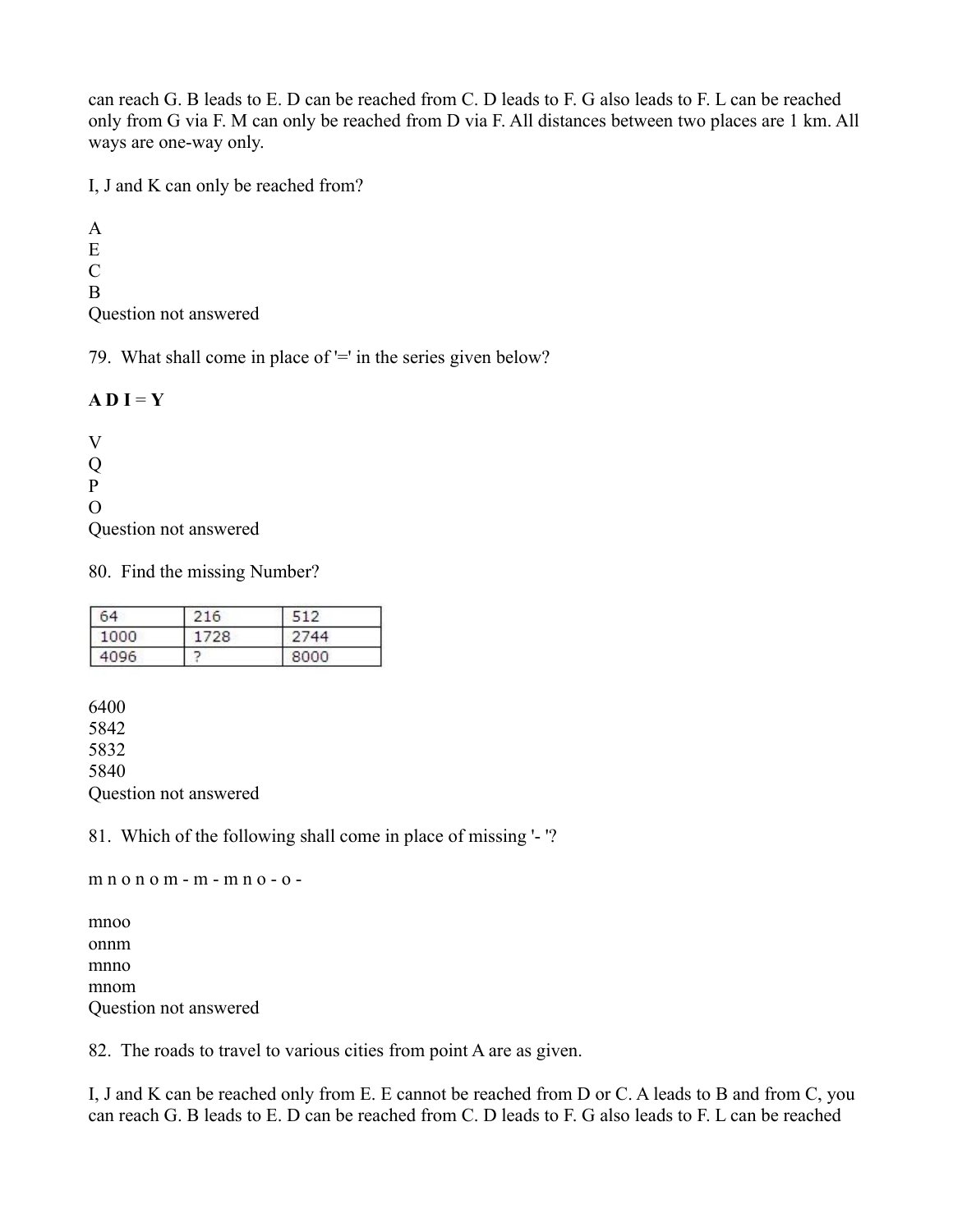only from G via F. M can only be reached from D via F. All distances between two places are 1 km. All ways are one-way only.

If one reaches D, one can go to?

F and M Only F only J and G F and L Question not answered

83. The roads to travel to various cities from point A are as given.

I, J and K can be reached only from E. E cannot be reached from D or C. A leads to B and from C, you can reach G. B leads to E. D can be reached from C. D leads to F. G also leads to F. L can be reached only from G via F. M can only be reached from D via F. All distances between two places are 1 km. All ways are one-way only.

To reach M, one must have travelled through?

G and F C and D <sub>R</sub> B and K Question not answered

84. Two Statements are followed by two conclusion I and II.

Mark your answer as:-

A) if only Conclusion I follows B) if only Conclusion II follows C) If both I and II follow and D) If Neither I nor II follows. Statement All students in my college are intelligent. Rahul is not intelligent

**Conclusion** I. Rahul is not from my college. II. Rahul should study more.  $\mathcal{C}$ A D B Question not answered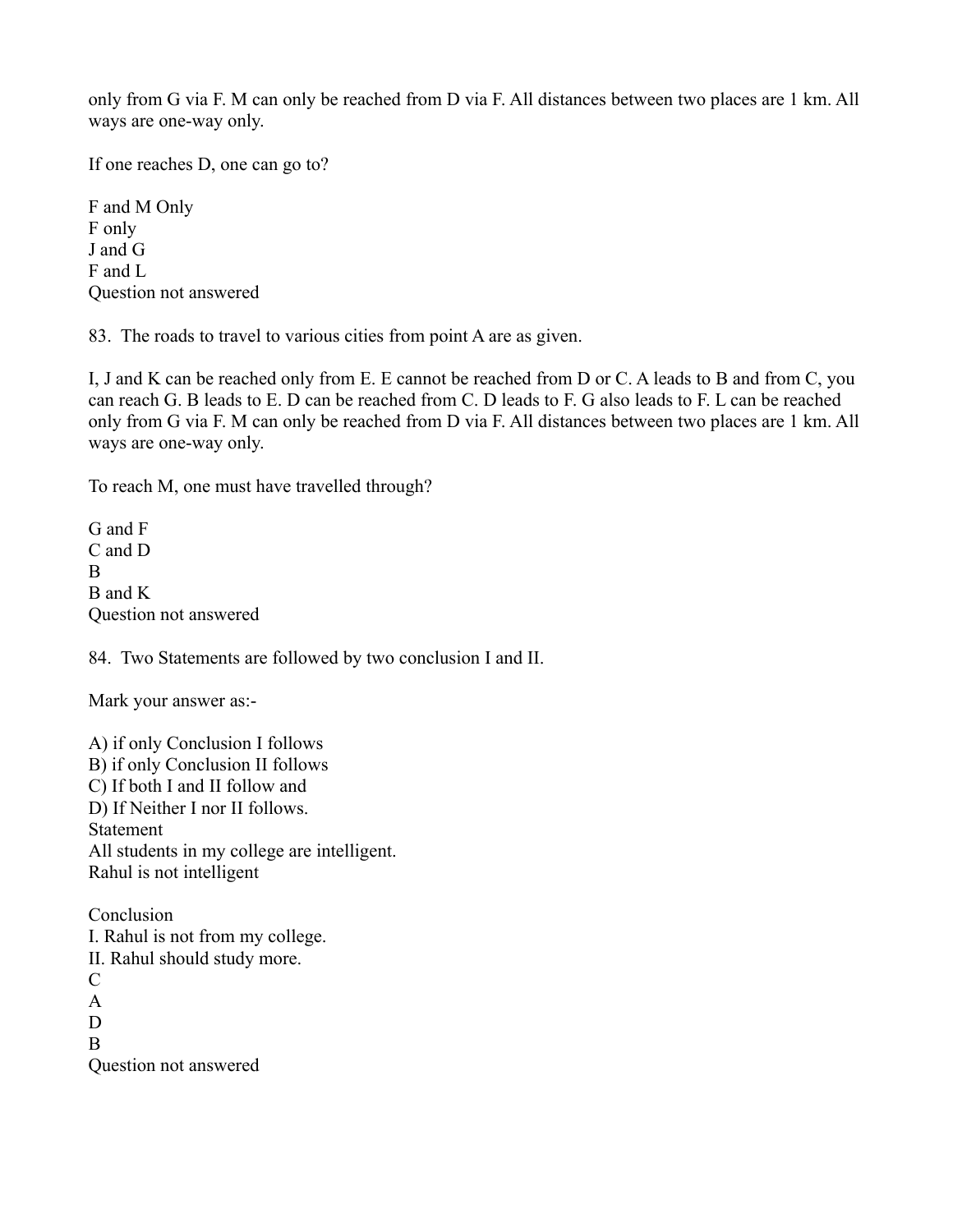

If the Survey was to be conducted on 10% less respondents then the Basic Hand Set Users shall be approximately?

22469 20469 22473 20743 Question not answered



Alka places five Ice Cubes from the freezer, each of sides 5 centimetres each adjacent to each other. Find the area of the resultant cuboid that gets formed?

 $650 \text{ cm}^2$ 125 cm<sup>2</sup>  $625$  cm<sup>2</sup> 550 cm<sup>2</sup> Question not answered

## **MATHEMATICS**

87. A vase made of glass, when sold for  $\bar{\xi}$  9,600 fetches 20% profit. What would be the percent profit/loss if 15 such vases are sold at a whole-sale price of  $\bar{8}8,250$  each?

3% 4%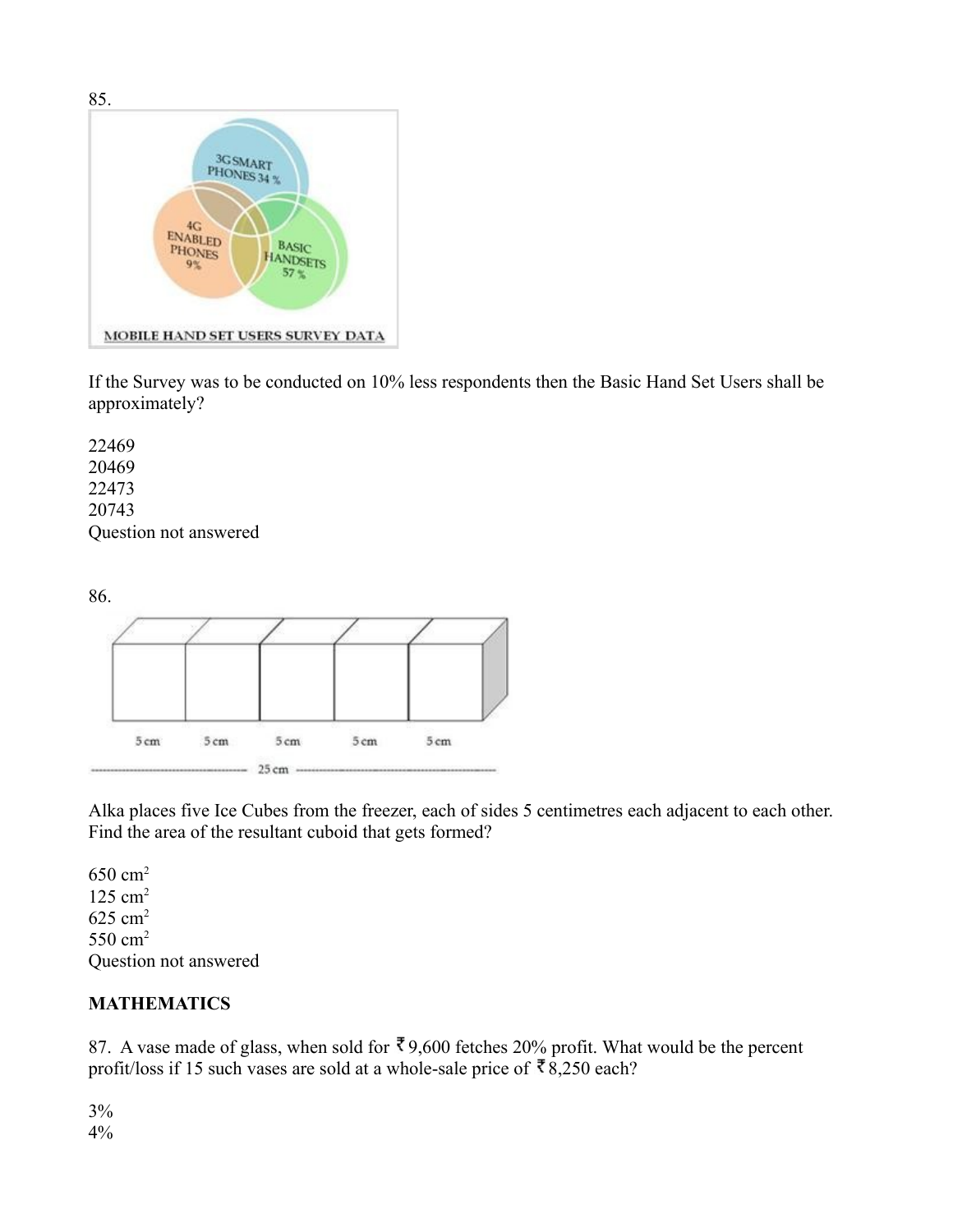2% 1% Question not answered

88. Two numbers are such that the ratio between them is 3:5. If each is increased by 10, the ratio between them becomes 5:7. What is the difference between the two numbers?

5 10 12 15 Question not answered

89. The average of 50 numbers is X. If two numbers 53 and 47 are discarded, the average of the remaining set of numbers now is 37.5. What is the value of 50X?

1700 1900 1850 1950 Question not answered

90. If  $x^{abc} = x^a \cdot x^b \cdot x^c$ , where a, b, c and x are all positive integers, then what is the value of  $(a + b + c)^2$ ?

25

1

49

36

Question not answered

91. A man distributes his property of  $\bar{\xi}$  900,000 among his two sons, Suraj and Rajiv and his daughter Meera. The share of Suraj is thrice that of Rajiv and the share of Rajiv is twice that of Meera. How much did Meera get?

₹ $100,000$ ₹300,000 ₹85,557  $\bar{z}$  200,000 Question not answered

92. Amit borrows  $\bar{z}$  7,000 at simple interest from the village money-lender. At the end of 3 years, he again borrows  $\bar{\mathfrak{g}}$  3,000 and closes his account after paying  $\bar{\mathfrak{g}}$  4,615 as interest after 8 years from the time he made the first borrowing. What is the rate of interest?

7.5% 5.5% 6.5% 5.6% Question not answered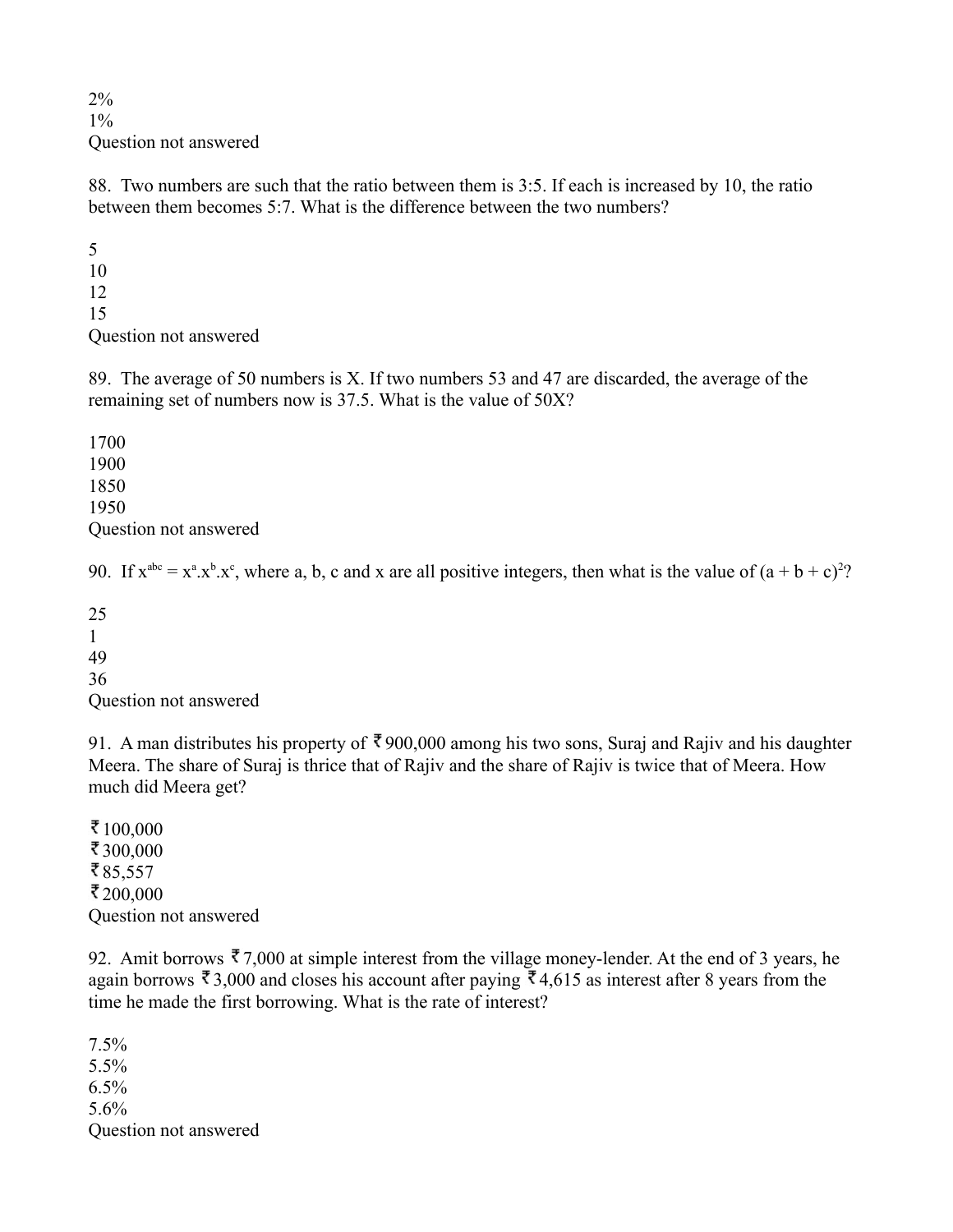93. Given 'y' is a natural number, how many values of "y" are possible for  $(y^2 - 5y + 5)^{(y-8)(y+6)} = 1$ ?

4 1 3 2 Question not answered

94. Find the value of  $log_2log_2log_327^3$ 

0 0.5 2 1 Question not answered

95. In how many ways 9 friends - Alok, Badal, Carol, Dorothy, Emily, Frank, Govind, Harish and Indivar; be divided equally into 3 groups?

1296 1280 280 362880 Question not answered

96. Two sets AA and BB are defined as follows:-

 $AA = \{x \mid x \in \mathbb{N}, x \leq 5\}$  $BB = {x | x \in N, x^2 < 25}$ 

Which of the following alternatives is correct?

 $AA = BB$  $n(AA) > n(BB)$  $n(AA) < n(BB)$  $n(AA) \leq n(BB)$ Question not answered

#### **DATA INTERPRETATION**

97. Read the following table and answer questions that follow:-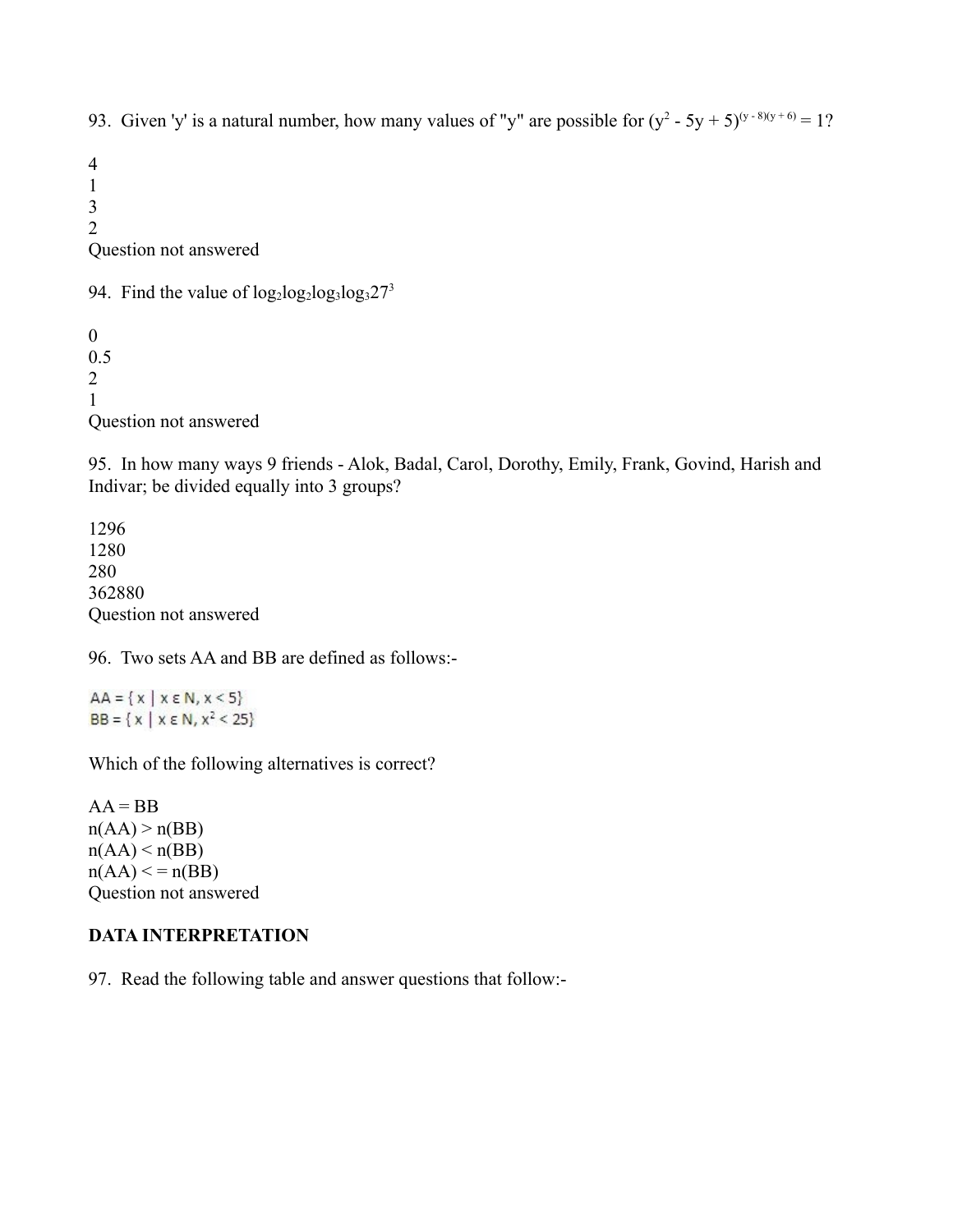|              | Cement | <b>Pharmaceuticals</b> |      |      |  |
|--------------|--------|------------------------|------|------|--|
|              | 2014   | 2015                   | 2014 | 2015 |  |
| Sales        | 3018   | 3137                   | 1949 | 2210 |  |
| Expenditure  | 2628   | 2708                   | 1652 | 1850 |  |
| Interest     | 312    | 312                    | 67   | 66   |  |
| Depreciation | 204    | 193                    | 48   | 65   |  |
| Net Profits  | 16     | $-10$                  | 198  | 220  |  |

#### **Accounting Information of Two Sectors**

If 2014 figures for Cement are plotted on a pie-chart, approximately what angle will be sub-divided by 'Expenditure'? (in degrees)

120 90 150 180 Question not answered

98. Read the following table and answer questions that follow:-

|              | Cement |       | <b>Pharmaceuticals</b> |      |  |
|--------------|--------|-------|------------------------|------|--|
|              | 2014   | 2015  | 2014                   | 2015 |  |
| Sales        | 3018   | 3137  | 1949                   | 2210 |  |
| Expenditure  | 2628   | 2708  | 1652                   | 1850 |  |
| Interest     | 312    | 312   | 67                     | 66   |  |
| Depreciation | 204    | 193   | 48                     | 65   |  |
| Net Profits  | 16     | $-10$ | 198                    | 220  |  |

#### **Accounting Information of Two Sectors**

Taking Interest and Net Profits for both sectors together, what is the percentage change in 2015 over 2014?

2% increase 2% decrease 1% decrease 1% increase Question not answered

99. Study the following graph carefully and answer the question that follows:-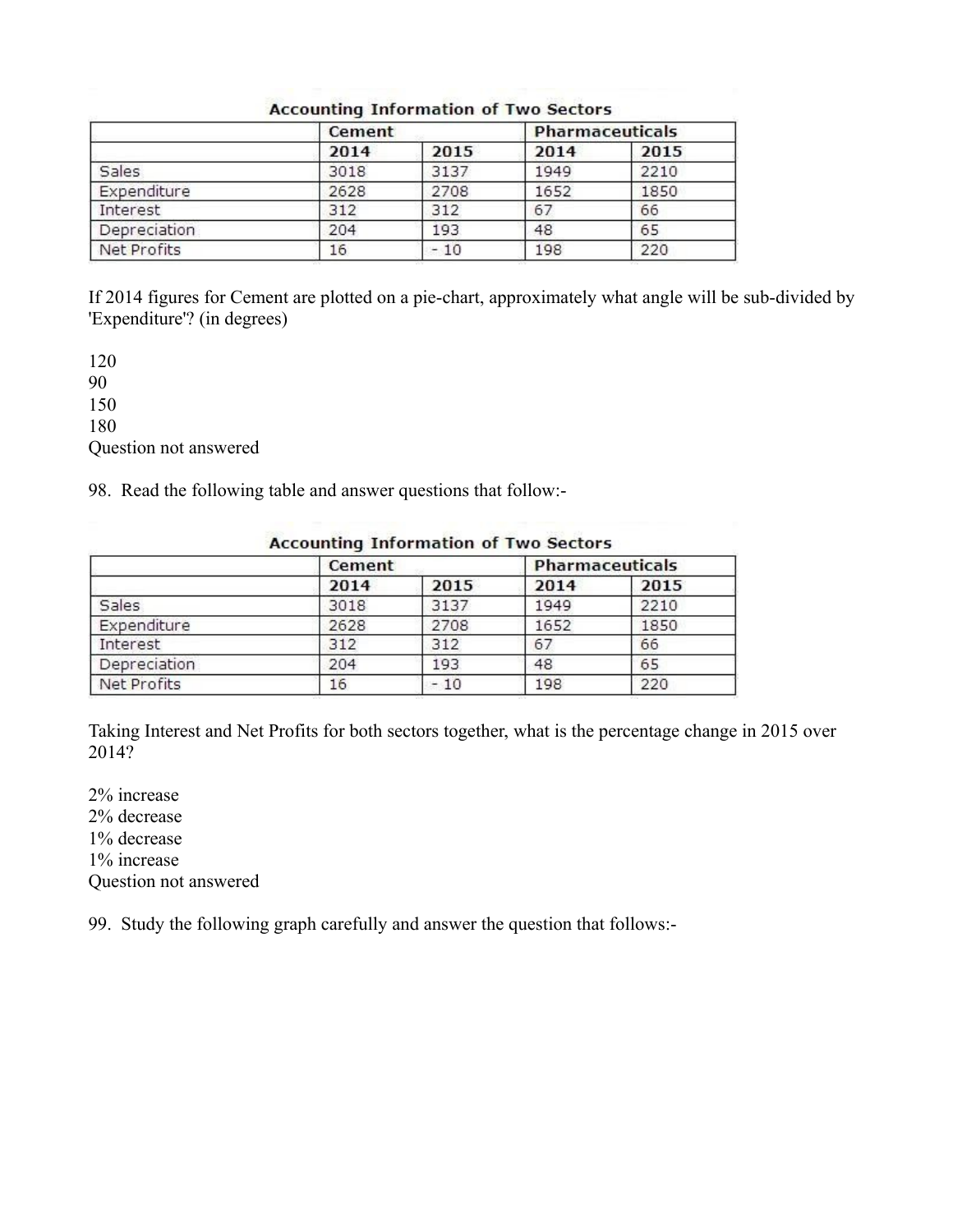

Imports & Exports of a country (in MN \$)

The percentage increase in exports from 2000 to 2001 is:-

4 400 40 440 Question not answered

100. The bar-diagram given below shows the realization from leather exports in \$ during different years:-



In which year did the exports of leather fall the most?

Year 7 Year 4 Year 3 Year 6 Question not answered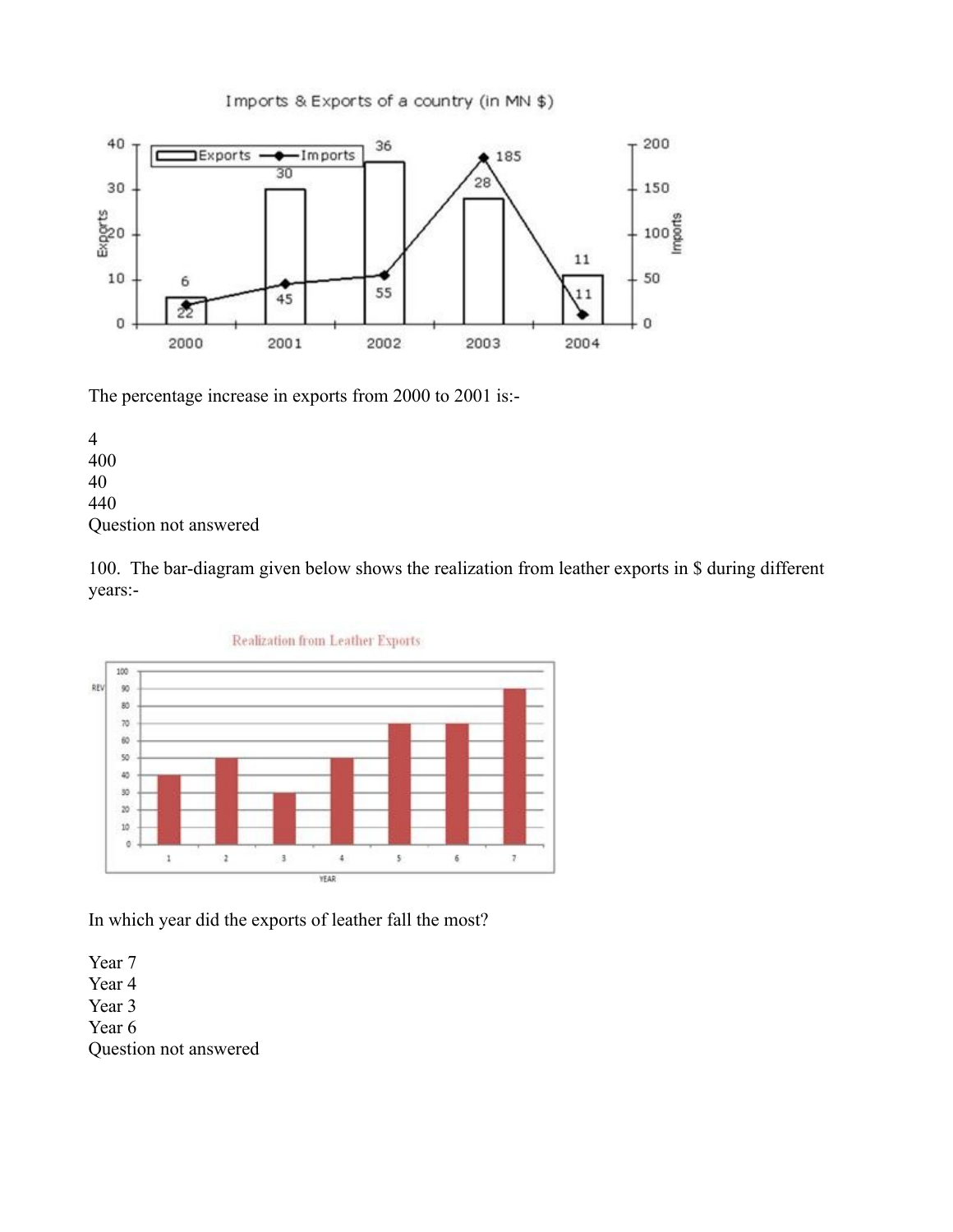101. Read the following case and answer the following question:-

Mr. Techno has recently acquired four companies namely A-Net Technologies (ANT), B-Anta Transport (BAT), C-Antra Tailors (CAT) and D-Ali Transistor (DAT). When the results of the companies for the year 2013-14 were placed before him, he found a few interesting things about them. While the profits of CAT and DAT were same, the sales of CAT were the same as those of BAT, profits of ANT were 10% of its sales, where as the profits of BAT were 20% of its sales. While the total expenses of CAT were 5 times its profits, sales of DAT were three times its profits. The total expenses of CAT were  $\bar{\mathcal{R}}$  10,00,000. The total expenses of ANT were 10% less than those of CAT. (Profits are defined as the difference between sales and total expenditure)

Which company had the highest profits during the financial year 2013 - 14?

BAT **DAT** ANT **CAT** Question not answered

102. Read the following case and answer the following question:-

Mr. Techno has recently acquired four companies namely A-Net Technologies (ANT), B-Anta Transport (BAT), C-Antra Tailors (CAT) and D-Ali Transistor (DAT). When the results of the companies for the year 2013-14 were placed before him, he found a few interesting things about them. While the profits of CAT and DAT were same, the sales of CAT were the same as those of BAT, profits of ANT were 10% of its sales, where as the profits of BAT were 20% of its sales. While the total expenses of CAT were 5 times its profits, sales of DAT were three times its profits. The total expenses of CAT were  $\bar{\mathcal{R}}$  10,00,000. The total expenses of ANT were 10% less than those of CAT. (Profits are defined as the difference between sales and total expenditure)

Which company had the lowest sales during the financial year 2013-14?

BAT **CAT** DAT ANT Question not answered

103. The bar-diagram given below shows the realization from leather exports in \$ during different years:-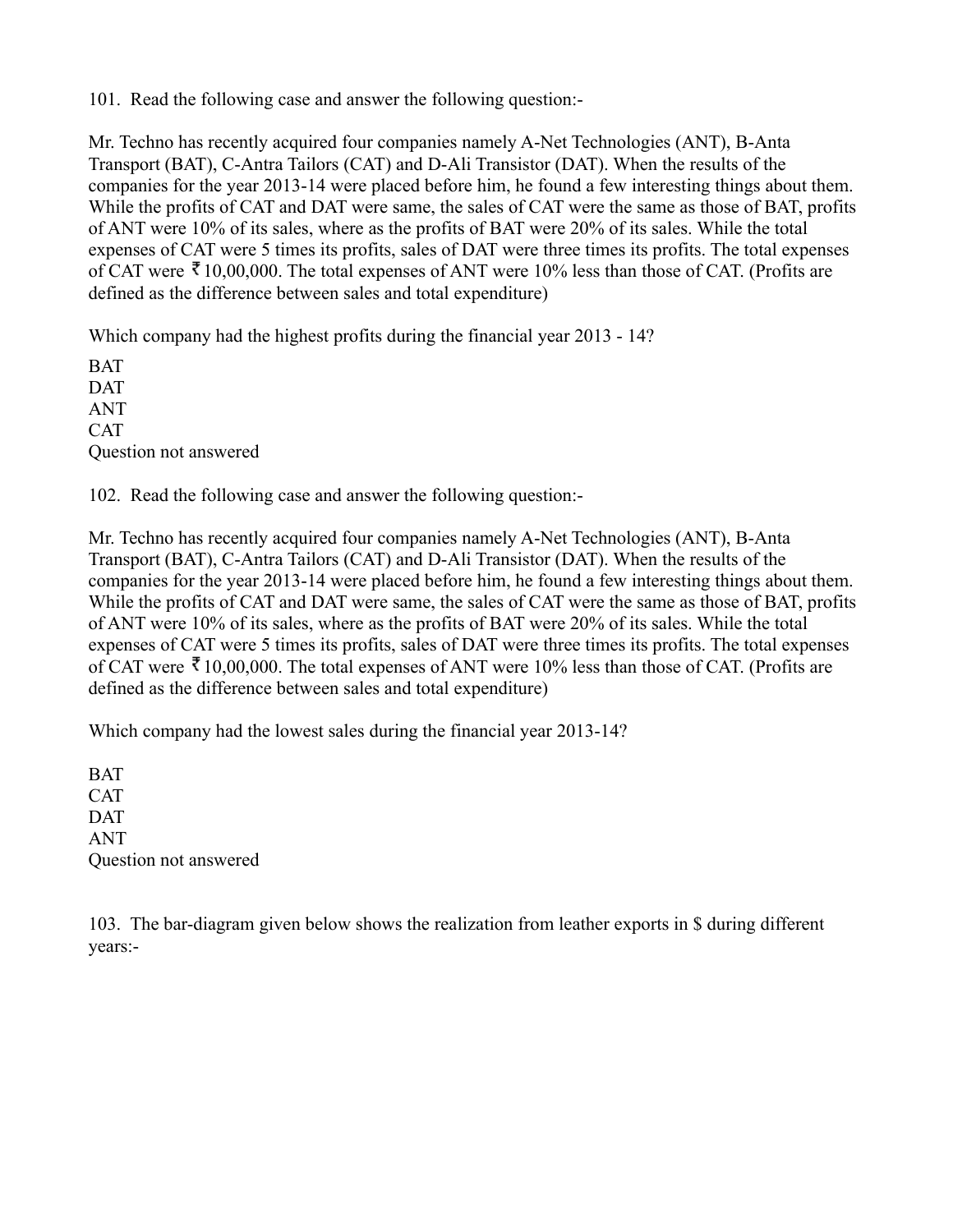**Realization from Leather Exports** 



In which year was the percentage increase over the previous year the highest?

Year 5 Year 4 Year 6 Year 2 Question not answered

104. The bar-diagram given below shows the realization from leather exports in \$ during different years:-



What is the ratio of the exports in the year 3 and year 7 approximately?

1 : 2  $2:1$ 1 : 3  $3:1$ 

Question not answered

105. Read the following case and answer the following question:-

Mr. Techno has recently acquired four companies namely A-Net Technologies (ANT), B-Anta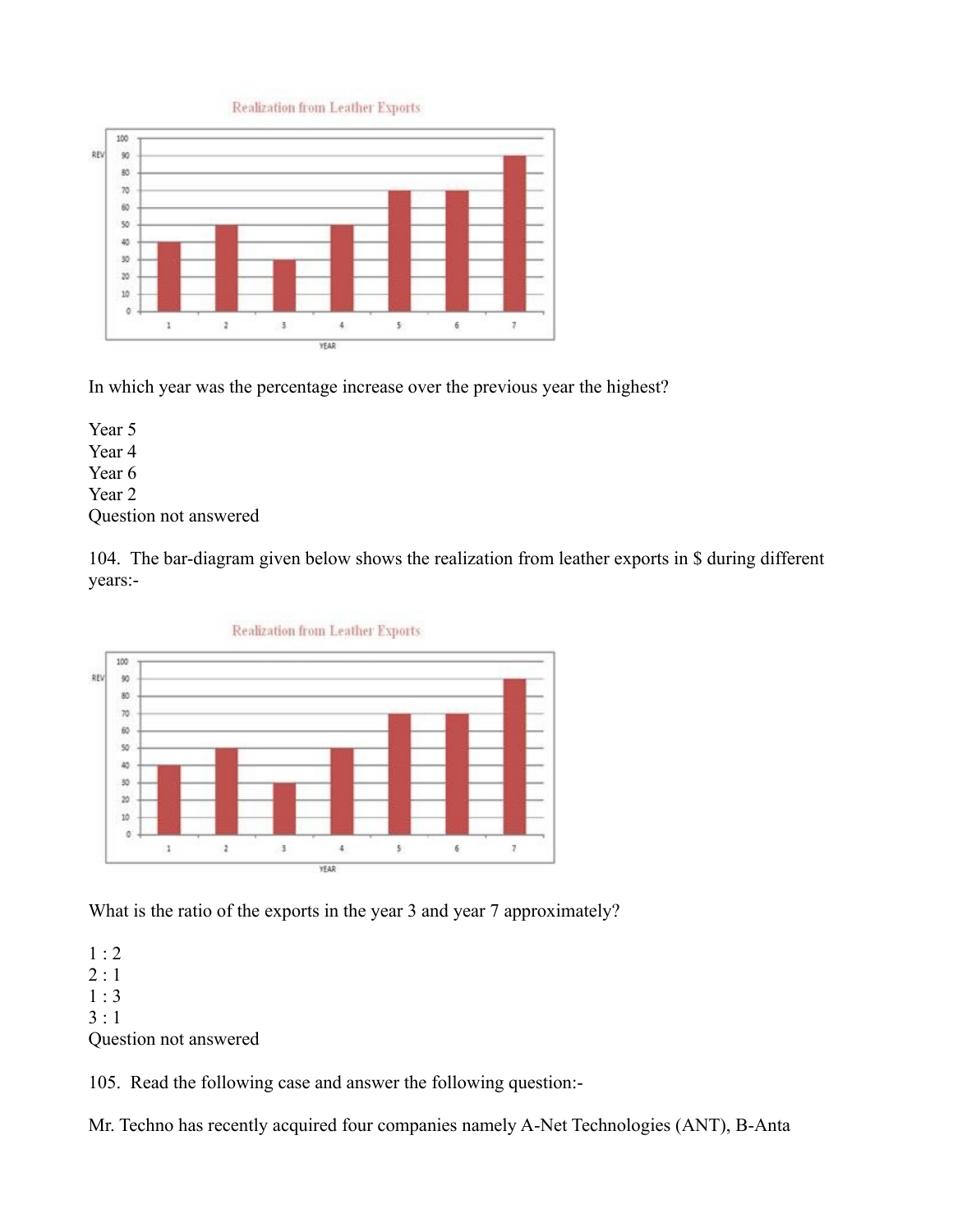Transport (BAT), C-Antra Tailors (CAT) and D-Ali Transistor (DAT). When the results of the companies for the year 2013-14 were placed before him, he found a few interesting things about them. While the profits of CAT and DAT were same, the sales of CAT were the same as those of BAT, profits of ANT were 10% of its sales, where as the profits of BAT were 20% of its sales. While the total expenses of CAT were 5 times its profits, sales of DAT were three times its profits. The total expenses of CAT were  $\bar{\mathcal{K}}$  10,00,000. The total expenses of ANT were 10% less than those of CAT. (Profits are defined as the difference between sales and total expenditure)

In the financial year 2013-14, which company had the highest total expenses?

ANT **BAT CAT** DAT Question not answered

106. Number of five different types of product X, viz: AA, BB, CC, DD and EE produced and the number of products found defective by a Company ABC Ltd. over the years from 1996 to 2002 are given below (in '000):-

|         | AA       |           | <b>BB</b> |           |          | CC        | DD       |           |          | EE        | Total    |           |
|---------|----------|-----------|-----------|-----------|----------|-----------|----------|-----------|----------|-----------|----------|-----------|
| Year    | Produced | Defective | Produced  | Defective | Produced | Defective | Produced | Defective | Produced | Defective | Produced | Defective |
| 1996-97 | 480      | 20        | 210       | 12        | 620      |           | 540      | 8         | 780      | 22        | 2630     | 62        |
| 1997-98 | 640      | 18        | 360       | 16        | 470      | 18        | 620      | 10        | 590      | 11        | 2680     |           |
| 1998-99 | 520      | 12        | 290       | s.        | 358      | э         | 470      | 9         | 610      | 12        |          | 50        |
| 1999-00 | 490      | 11        | 300       | 10        | 405      | 12        | 395      |           | 520      | 14        | 2110     | 47        |
| 2000-01 | 700      | 14        | 500       |           | 515      | 13        | 465      | 11        | 602      | 18        | 2782     | 72        |
| 2001-02 | 580      |           | 418       | 12        |          | 11        | 600      | 12        | 710      | 20        | 2828     | 70        |

## **Production Details from 1996 - 2002**

What was the percentage increase in the number of defect-free EE type produced in 2001-02 from that in 2000-01?

12% 18% 120% 118% Question not answered

107. Number of five different types of product X, viz: AA, BB, CC, DD and EE produced and the number of products found defective by a Company ABC Ltd. over the years from 1996 to 2002 are given below (in '000):-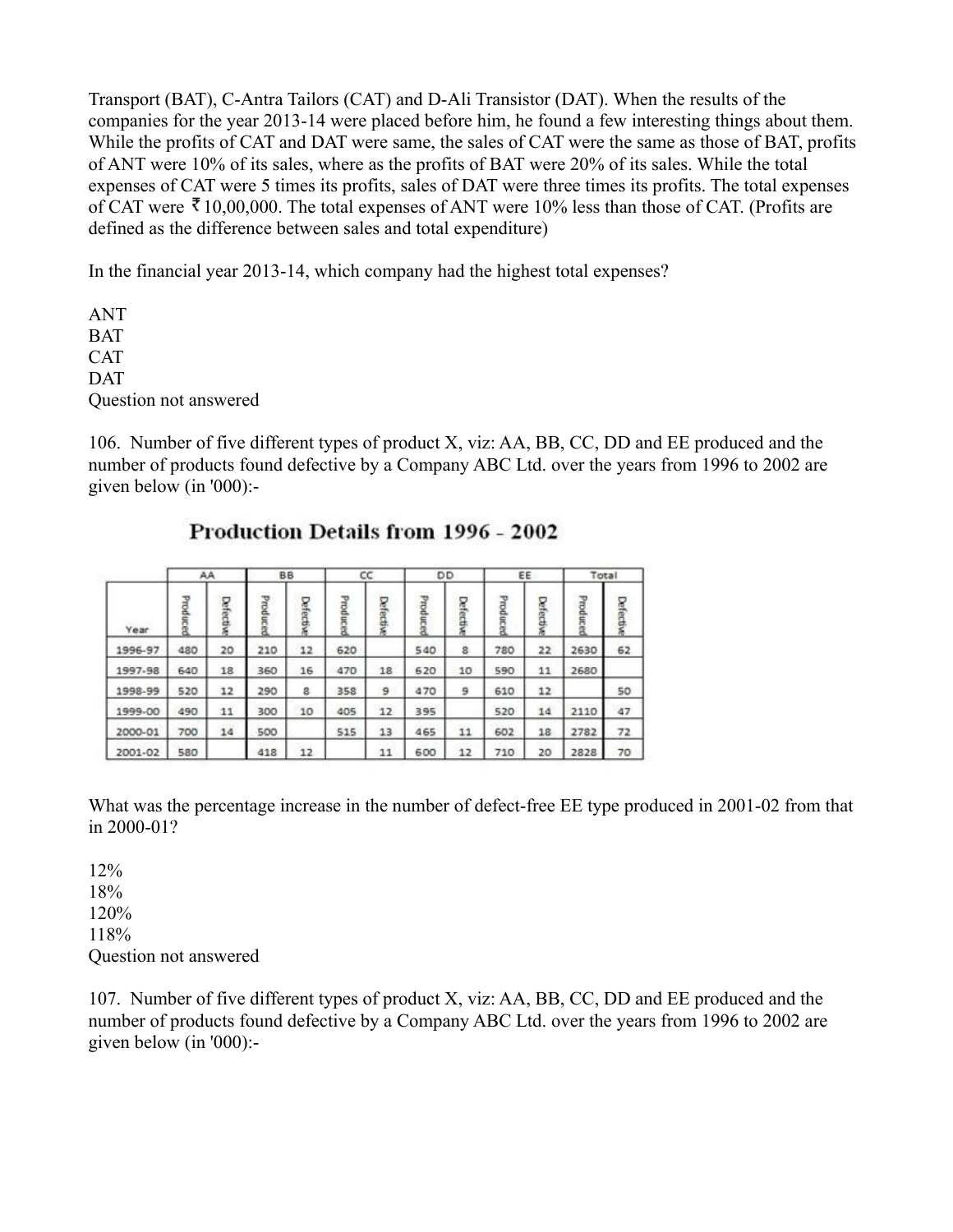# **Production Details from 1996 - 2002**

|         | AA       |           | <b>BB</b> |           |          | CC        | <b>DD</b> |           |          | EE        | Total    |           |
|---------|----------|-----------|-----------|-----------|----------|-----------|-----------|-----------|----------|-----------|----------|-----------|
| Year    | Produced | Defective | Produced  | Defective | Produced | Defective | Produced  | Defective | Produced | Defective | Produced | Defective |
| 1996-97 | 480      | 20        | 210       | 12        | 620      |           | 540       | 8         | 780      | 22        | 2630     | 62        |
| 1997-98 | 640      | 18        | 360       | 16        | 470      | 18        | 620       | 10        | 590      | 11        | 2680     |           |
| 1998-99 | 520      | 12        | 290       | 8         | 358      | э         | 470       | 9         | 610      | 12        |          | 50        |
| 1999-00 | 490      | 11        | 300       | 10        | 405      | 12        | 395       |           | 520      | 14        | 2110     | 47        |
| 2000-01 | 700      | 14        | 500       |           | 515      | 13        | 465       | 11        | 602      | 18        | 2782     | 72        |
| 2001-02 | 580      |           | 418       | 12        |          | 11        | 600       | 12        | 710      | 20        | 2828     | 70        |

In which of the following years was the percentage of defective of AA type the maximum?

1996-97 2000-01 1998-99 1997-98 Question not answered

108. Number of five different types of product X, viz: AA, BB, CC, DD and EE produced and the number of products found defective by a Company ABC Ltd. over the years from 1996 to 2002 are given below (in '000):-

## Production Details from 1996 - 2002

|         | AA       |           | <b>BB</b> |           |          | CC        | DD       |           |          | EE        | Total    |           |
|---------|----------|-----------|-----------|-----------|----------|-----------|----------|-----------|----------|-----------|----------|-----------|
| Year    | Produced | Defective | Produced  | Defective | Produced | Defective | Produced | Defective | Produced | Defective | Produced | Defective |
| 1996-97 | 480      | 20        | 210       | 12        | 620      |           | 540      | 8         | 780      | 22        | 2630     | 62        |
| 1997-98 | 640      | 18        | 360       | 16        | 470      | 18        | 620      | 10        | 590      | 11        | 2680     |           |
| 1998-99 | 520      | 12        | 290       | s.        | 358      | э         | 470      | 9         | 610      | 12        |          | 50        |
| 1999-00 | 490      | 11        | 300       | 10        | 405      | 12        | 395      |           | 520      | 14        | 2110     | 47        |
| 2000-01 | 700      | 14        | 500       |           | 515      | 13        | 465      | 11        | 602      | 18        | 2782     | 72        |
| 2001-02 | 580      |           | 418       | 12        |          | 11        | 600      | 12        | 710      | 20        | 2828     | 70        |

The production of AA type in 1998-99 is what percent of the total defect-free production in that year?

23.7 22.6 23.1 22.3 Question not answered

## **VERBAL ABILITY**

109. Find the odd word.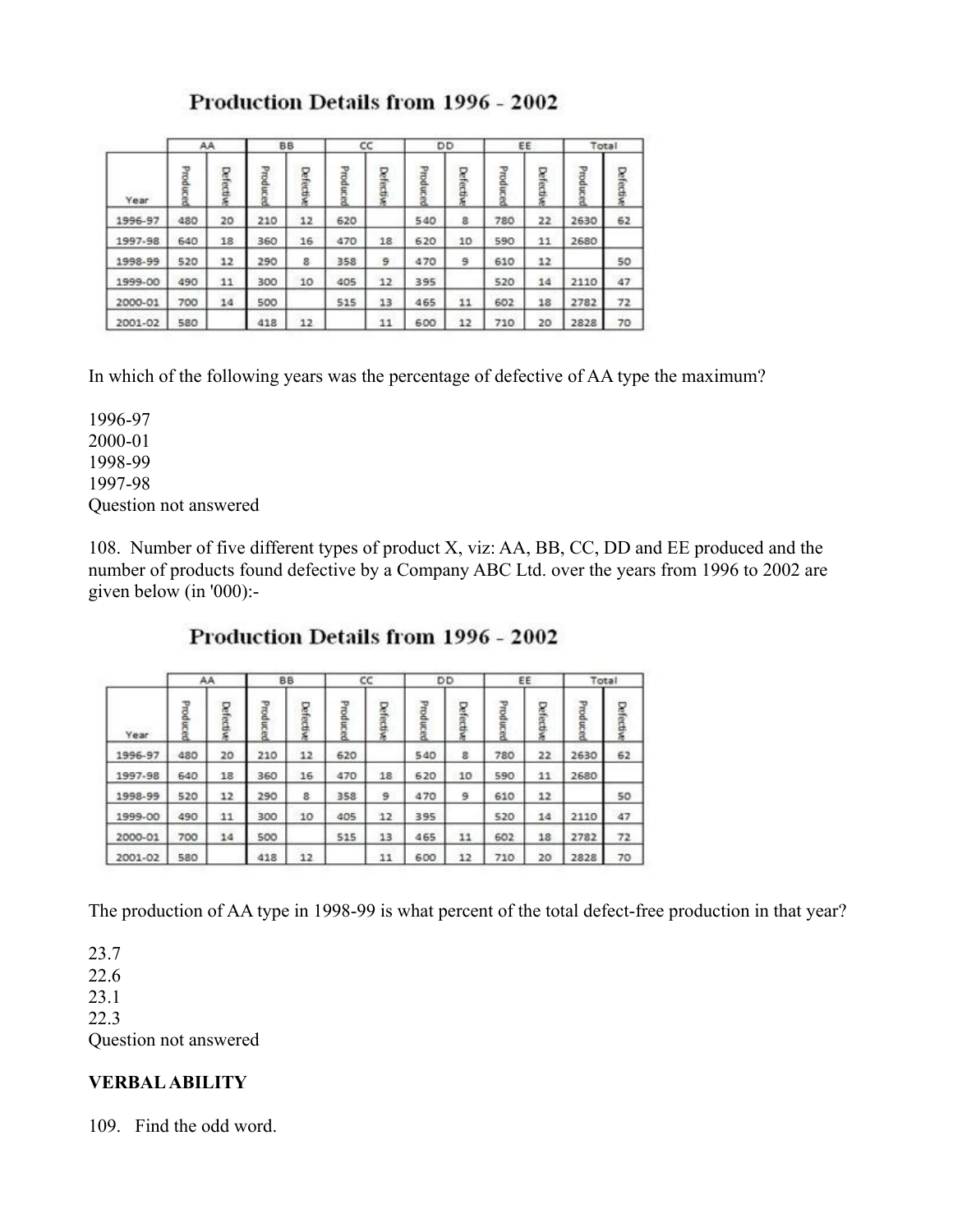Lovely, slowly, quickly, skilfully

Lovely Quickly Skilfully Slowly Question not answered

110. Fill in the blank.

I \_\_\_\_\_\_\_\_ already \_\_\_\_\_\_\_\_\_ many bad experiences in my life.

have, had had, have has, had have, has Question not answered

111. Match the idioms to their meanings.

| Column A          | Column <sub>B</sub>             |
|-------------------|---------------------------------|
| Dead ringer       | <b>Mental</b> institution<br>a. |
| Dry run           | b. Living in luxury             |
| <b>Funny Farm</b> | Duplicate<br>C.                 |
| High on the hog   | Rehearsal                       |

1-a, 2-b, 3-c, 4-d 1-c, 2-d, 3-a, 4-b 1-d, 2-a, 3-b, 4-c 1-b, 2-c, 3-d, 4-a Question not answered

112. Complete the analogy.

Screenwriter: writes screenplays :: \_\_\_\_\_\_\_\_\_\_\_\_\_\_\_\_\_ : creates dictionaries

Lexicographer Columnist Editor Memoirist Question not answered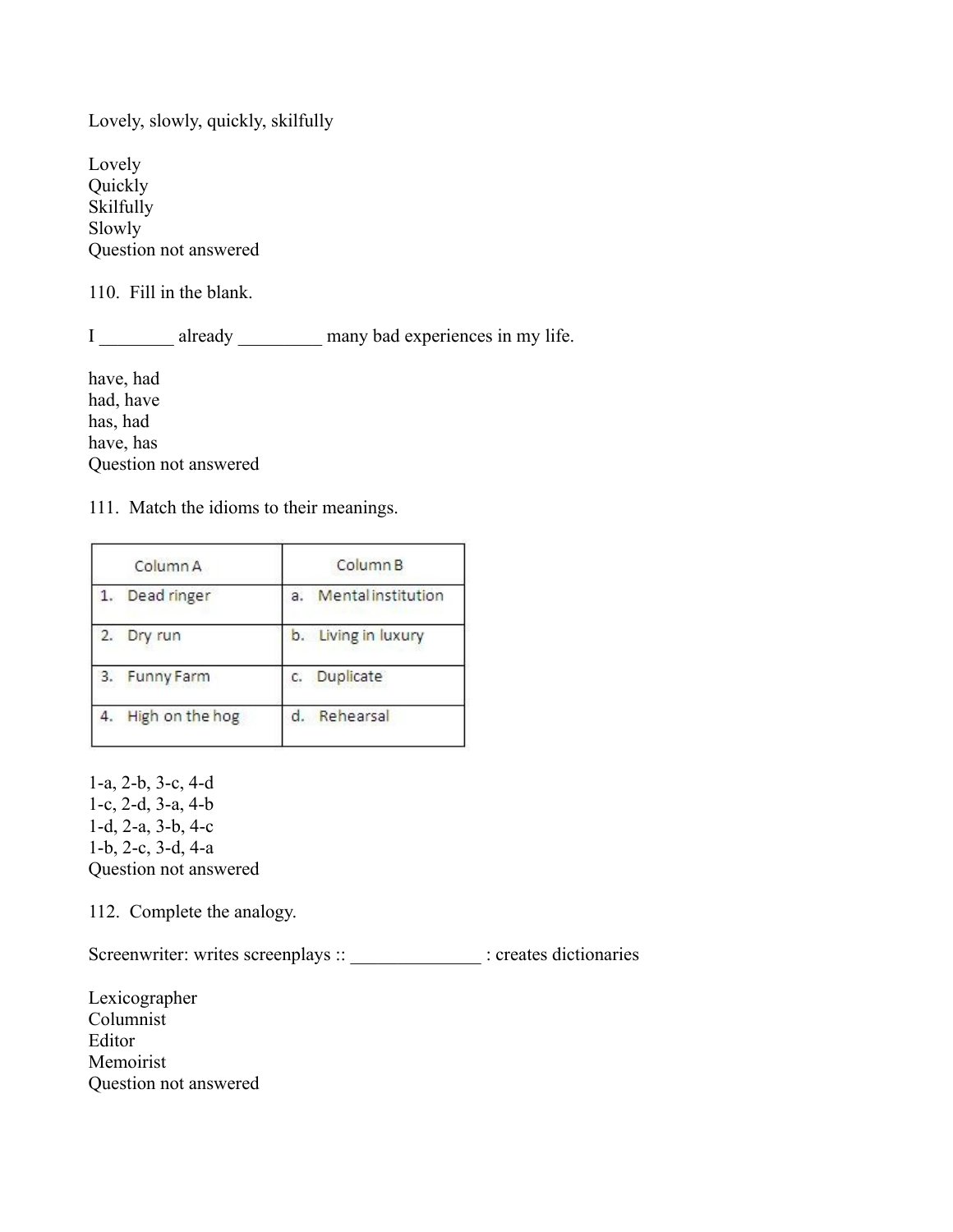113. Find the odd word out.

Pharmacists, Lunatics, Audiologists, Statisticians

Lunatics Audiologists Pharmacists **Statisticians** Question not answered

114. Fill in the blank.

The story was just too beautiful. I mot read it.

couldn't have would have shouldn't have could have Question not answered

115. Complete the analogy.

Abomination: disgrace ::  $\qquad \qquad$  : ridicule

Praise Solemnity **Openness Mockery** Question not answered

116. The following sentence is split in three parts and each one is labeled (A), (B) and (C). Read the sentence to find out whether there is an error in any part. Letter (D) signifies a 'No Error'

There were (A) lesser mistakes (B) in your writing this time around (C).

There were lesser mistakes in your writing this time around No error Question not answered

117. The following sentence is split in three parts and each one is labeled (A), (B) and (C). Read the sentence to find out whether there is an error in any part. Letter (D) signifies a 'No Error'

By next Diwali  $(A)$ , we will have been  $(B)$  here for 3 years $(C)$ . By next Diwali we will have been here for 3 years No error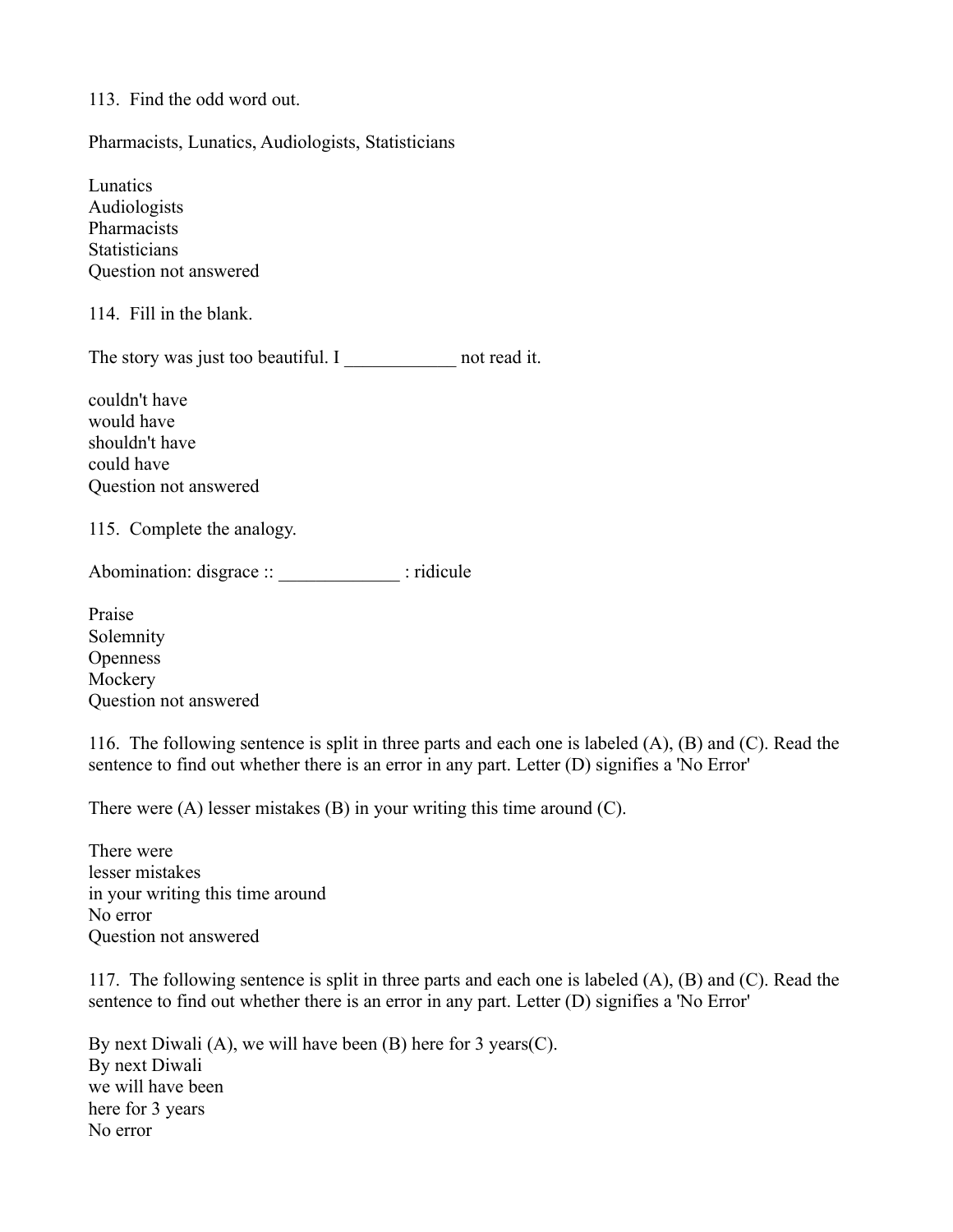#### Question not answered

118. Find the odd word out.

Suave, ingratiating, urbane, churlish

Ingratiating Urbane Churlish Suave Question not answered

119. Complete the idiom.

He couldn't decide what to do. He was stuck between a rock and a

difficulty problem hard place hell Question not answered

120. Find the odd word out.

Divulgence, Revelation, Dissemination, Denial

Denial Revelation Dissemination Divulgence Question not answered

121. Complete the idiom with the correct word.

My car keeps breaking down. It's the of my life.

Scourge Ruin Bane Plague Question not answered

122.The following sentence is split in three parts and each one is labeled (A), (B) and ( C). Read the sentence to find out whether there is an error in any part. Letter (D) signifies a 'No Error'

It's quiet warm today (A). It should've (B) rained but it didn't (C).

It's quiet warm today It should've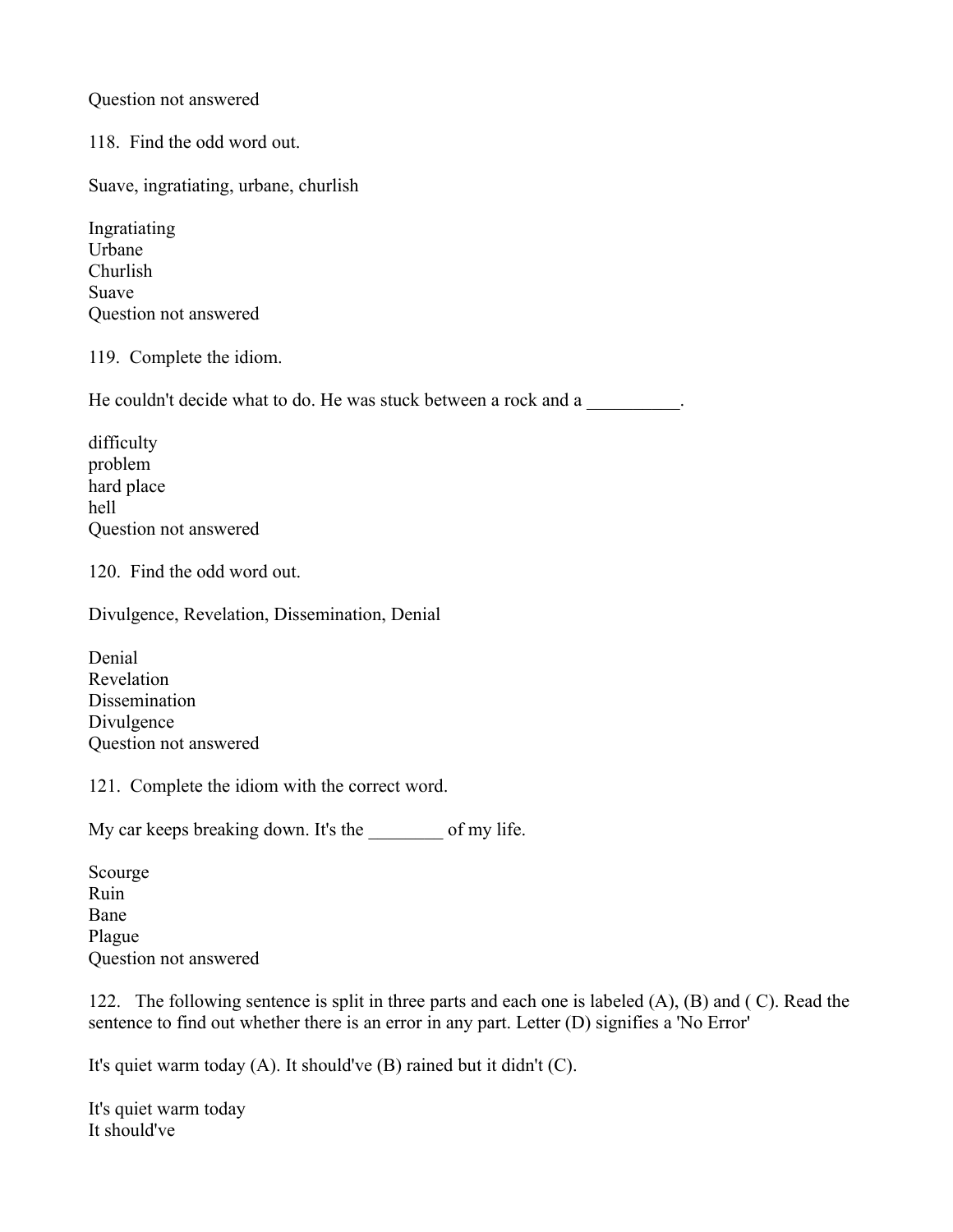rained but it didn't No error Question not answered

123. Match the idioms to their meanings.

| Column A        | Column <sub>B</sub>                         |
|-----------------|---------------------------------------------|
| Chase your tail | Cozy position<br>a.                         |
| Dead wood<br>2. | b. To prove effectiveness                   |
| 3.<br>Plum job  | Spending time but not achieving<br>anything |
| Acid test<br>4. | Unnecessary stuff<br>d.                     |

1-b, 2-a, 3-c, 4-d 1-c, 2-d, 3-a, 4-b 1-d, 2-b, 3-a, 4-c 1-a, 2-c, 3-b, 4-d Question not answered

124. Fill in the blank.

When he died, she said, "He wasn't all that great but he never was bad to anyone!" The homeless man couldn't have asked for a better \_\_\_\_\_\_\_\_\_\_\_\_.

farewell memory epitaph message Question not answered

125. Substitute the phrase in bold with the correct word.

The entire lower section was filled with books. He truly was a **lover of books**.

Bibliophile Vintner Scholar Egoist Question not answered

126. Substitute the phrase in bold with the correct word.

Everyone laughed at him because he **was quite like a woman.**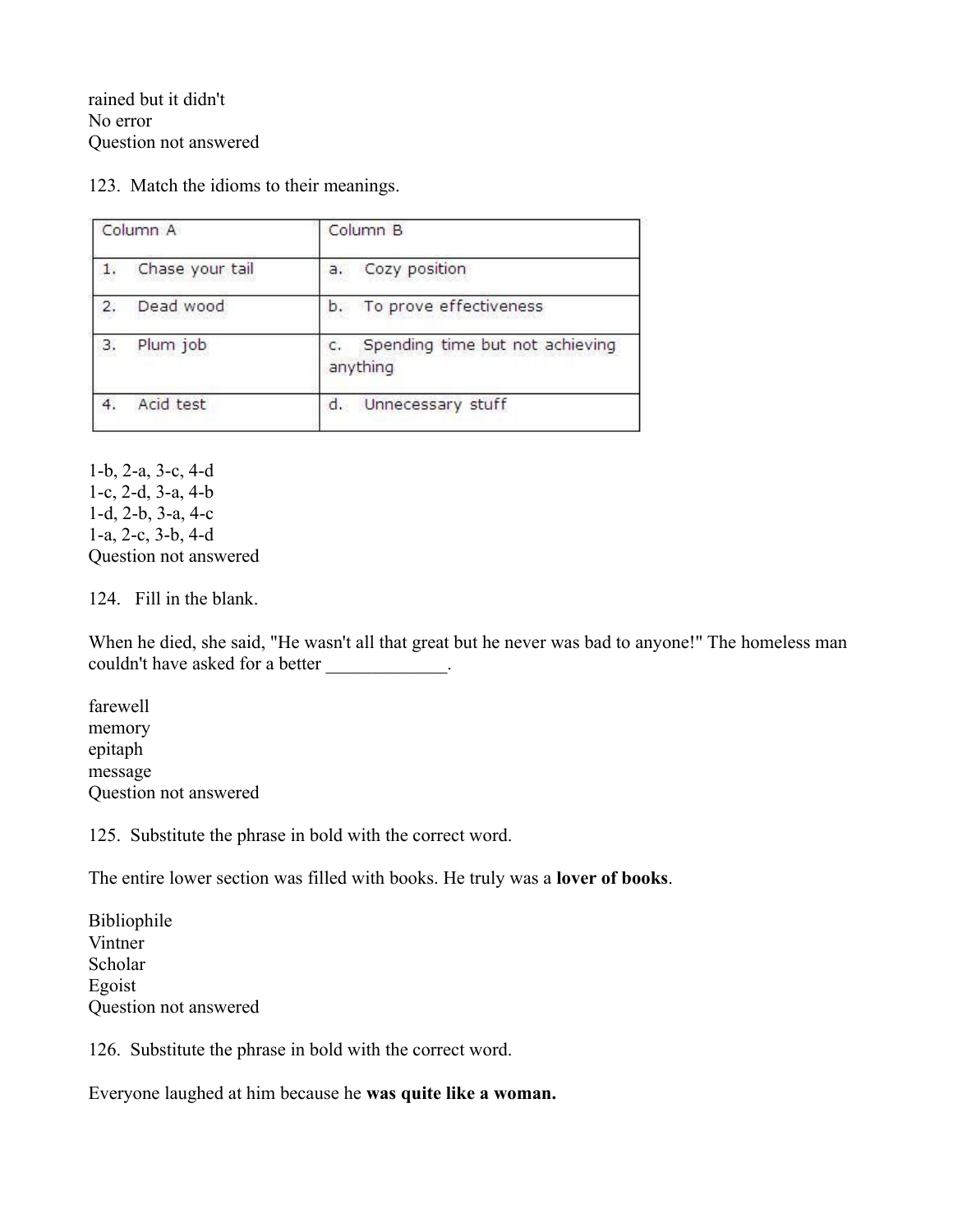Female Feminist Feminine Effeminate Question not answered

127. Fill in the blank.

easy to blame the government if and when \_\_\_\_\_\_\_\_\_ policies don't work.

It's, its It's, it's Its, it's Its, its Question not answered

128. Fill in the blank.

Their marital was something that people loved to discuss.

problems behaviour discord decisions Question not answered

129. Find the odd word out.

Consequence, Result, Effect, Affect

Consequence Affect **Effect** Result Question not answered

130. Substitute the phrase in bold with the correct word.

I really enjoyed the **speech which he delivered without any previous preparation.**

Oration **Disquisition** Discourse Extempore Question not answered

131. Fill in the blanks.

His was lying on a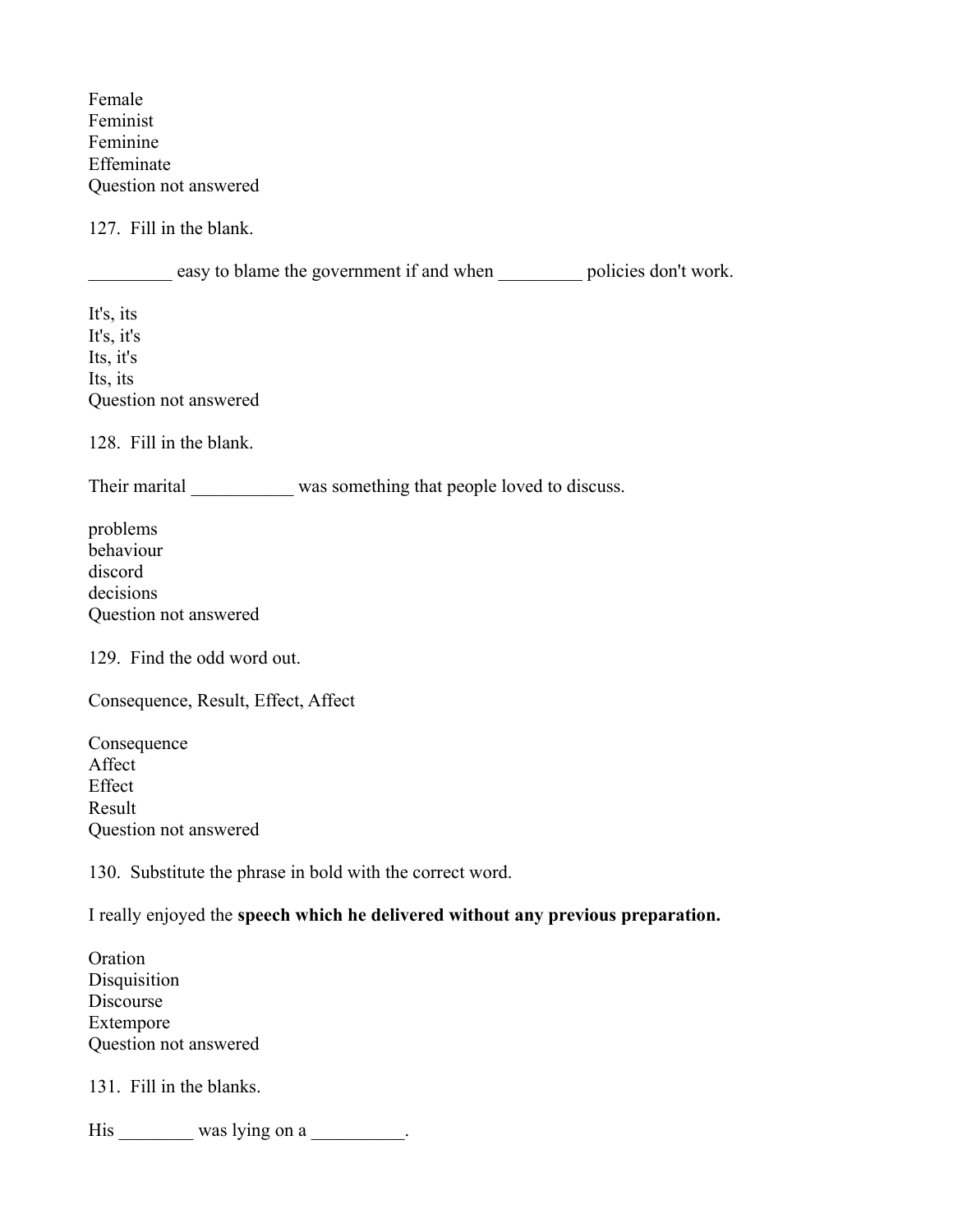palate, palette pallet, palate palette, pallet pallet, palette Question not answered

132. What is the antonym of Articulation?

**Disconnection** Diction Cadence Elucidation Question not answered

133. The following sentence is split in three parts and each one is labeled (A), (B) and (C). Read the sentence to find out whether there is an error in any part. Letter (D) signifies a 'No Error'

Never I have (A) ever seen (B) something of this magnitude (C)

| Never I have                 |
|------------------------------|
| ever seen                    |
| something of this magnitude. |
| No error                     |
| Question not answered        |

134. Fill in the blank.

Seldom \_\_\_\_\_\_\_\_\_\_ ever seen something so ridiculous.

I had I have have I have I had Question not answered

135. Fill in the blanks.

Unable to stop himself, he \_\_\_\_\_\_\_\_\_ inside to see what had actually \_\_\_\_\_\_\_\_\_ his curiosity.

peaked, peeked peeked, piqued piqued, peeked peaked, piqued Question not answered

136. Fill in the blank.

He was given a \_\_\_\_\_\_\_\_\_\_ for proving his \_\_\_\_\_\_\_\_.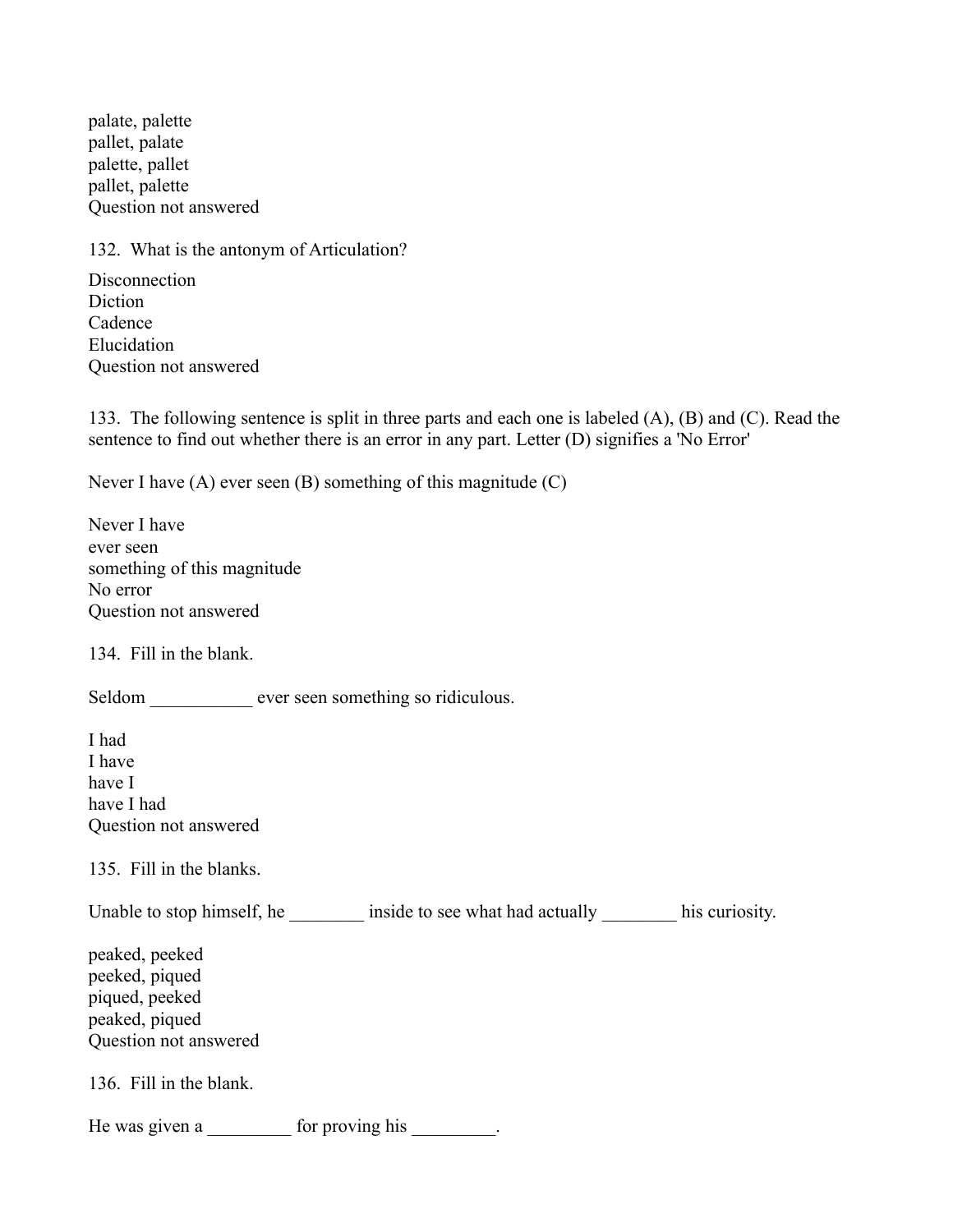meddle, metal metal, meddle medal, mettle mettle, medal Question not answered

## **READING COMPREHENSION**

137. We always wonder what it would be like if famous public figures like Lady Diana, Mahatma Gandhi and even infamous ones like Osama Bin Laden, had a blog or website with direct links to their thoughts, views, opinions, presentation and positioning. How would Lady Di have wanted to portray herself? What would her blog carry? Would it have helped her multiply her work and effect? This article discusses about the need for public figures to have a website.

Whether you are a politician, artiste, actor, religious figure or anyone who enjoys public fame, engaging directly with your followers, fan base or disciples is imperative. Having an unfiltered and open medium of disbursing information allows the public figure to be as candid and genuine and s/he can be. He or she has full control over what is being edited and what should be edited when communicating through a medium over which they have direct control.

More than spread news and promote your work, as a celebrity you will need to constantly clarify misconceptions and miscommunication about yourself. Being in the public eye means you are sure to receive healthy criticism and even slander. Having your own communication medium helps you to directly reach out to those who are concerned about you and your actions. Many celebrities have clarified and cleared up important rumours and misconceptions about themselves, which have either been spread by their rivals or have been cooked up by the mainstream media. Many actors have used their website to clarify their marital status or rumours about their death which were floating around in the media. Politicos and Intellectuals have used their websites to stir up emotions and gather support for fulfilling their ambitions.

Most celebrities and public figures love the attention they get wherever they go. Most celebrities like to send messages and subtle hints about their next public appearance, so that their bandwagon of cheerleaders and fans is ready and waiting to welcome them. Social Media and the Internet have made it so much easier for celebs to post their next hangout and mobilize a crowd of fans in a few minutes. Politicians may especially find this useful when wanting to garner support for their various campaigns and promo trails.

A website can be an excellent source of revenue generation, especially when a celebrities have their own range of products or line of exclusive merchandise for sale. People clamour to get authentic merchandise and connect at that level with their idol or hero. Many actors and artistes have launched their own brand of products - things which they use or endorse. For example many actors have launched their own perfume brand, whereas painters and sculptors have launched a line of tools or implements that they use for their art. Similarly, clothing and apparel is also often endorsed or promoted in the name or presence of an actor. A website can definitely help boost their merchandise sales and provide a source for people to get the authentic stuff , without having to be exploited by ripoffs or expensive stores.

Politicos and intellectuals use their website to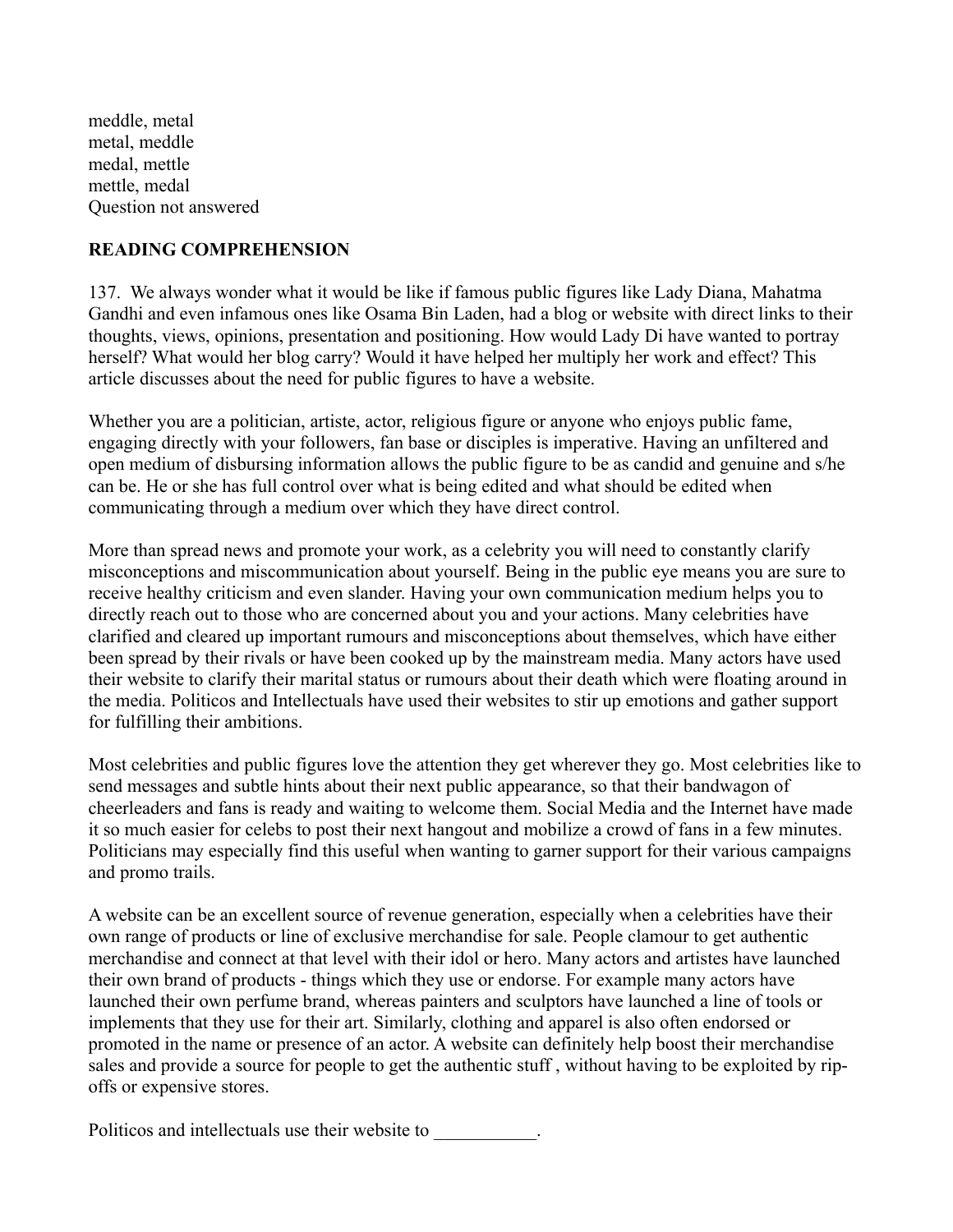provoke emotions gather information promote themselves spread awareness Question not answered

138. We always wonder what it would be like if famous public figures like Lady Diana, Mahatma Gandhi and even infamous ones like Osama Bin Laden, had a blog or website with direct links to their thoughts, views, opinions, presentation and positioning. How would Lady Di have wanted to portray herself? What would her blog carry? Would it have helped her multiply her work and effect? This article discusses about the need for public figures to have a website.

Whether you are a politician, artiste, actor, religious figure or anyone who enjoys public fame, engaging directly with your followers, fan base or disciples is imperative. Having an unfiltered and open medium of disbursing information allows the public figure to be as candid and genuine and s/he can be. He or she has full control over what is being edited and what should be edited when communicating through a medium over which they have direct control.

More than spread news and promote your work, as a celebrity you will need to constantly clarify misconceptions and miscommunication about yourself. Being in the public eye means you are sure to receive healthy criticism and even slander. Having your own communication medium helps you to directly reach out to those who are concerned about you and your actions. Many celebrities have clarified and cleared up important rumours and misconceptions about themselves, which have either been spread by their rivals or have been cooked up by the mainstream media. Many actors have used their website to clarify their marital status or rumours about their death which were floating around in the media. Politicos and Intellectuals have used their websites to stir up emotions and gather support for fulfilling their ambitions.

Most celebrities and public figures love the attention they get wherever they go. Most celebrities like to send messages and subtle hints about their next public appearance, so that their bandwagon of cheerleaders and fans is ready and waiting to welcome them. Social Media and the Internet have made it so much easier for celebs to post their next hangout and mobilize a crowd of fans in a few minutes. Politicians may especially find this useful when wanting to garner support for their various campaigns and promo trails.

A website can be an excellent source of revenue generation, especially when a celebrities have their own range of products or line of exclusive merchandise for sale. People clamour to get authentic merchandise and connect at that level with their idol or hero. Many actors and artistes have launched their own brand of products - things which they use or endorse. For example many actors have launched their own perfume brand, whereas painters and sculptors have launched a line of tools or implements that they use for their art. Similarly, clothing and apparel is also often endorsed or promoted in the name or presence of an actor. A website can definitely help boost their merchandise sales and provide a source for people to get the authentic stuff , without having to be exploited by ripoffs or expensive stores.

What does being in a public eye mean?

to create a fan database.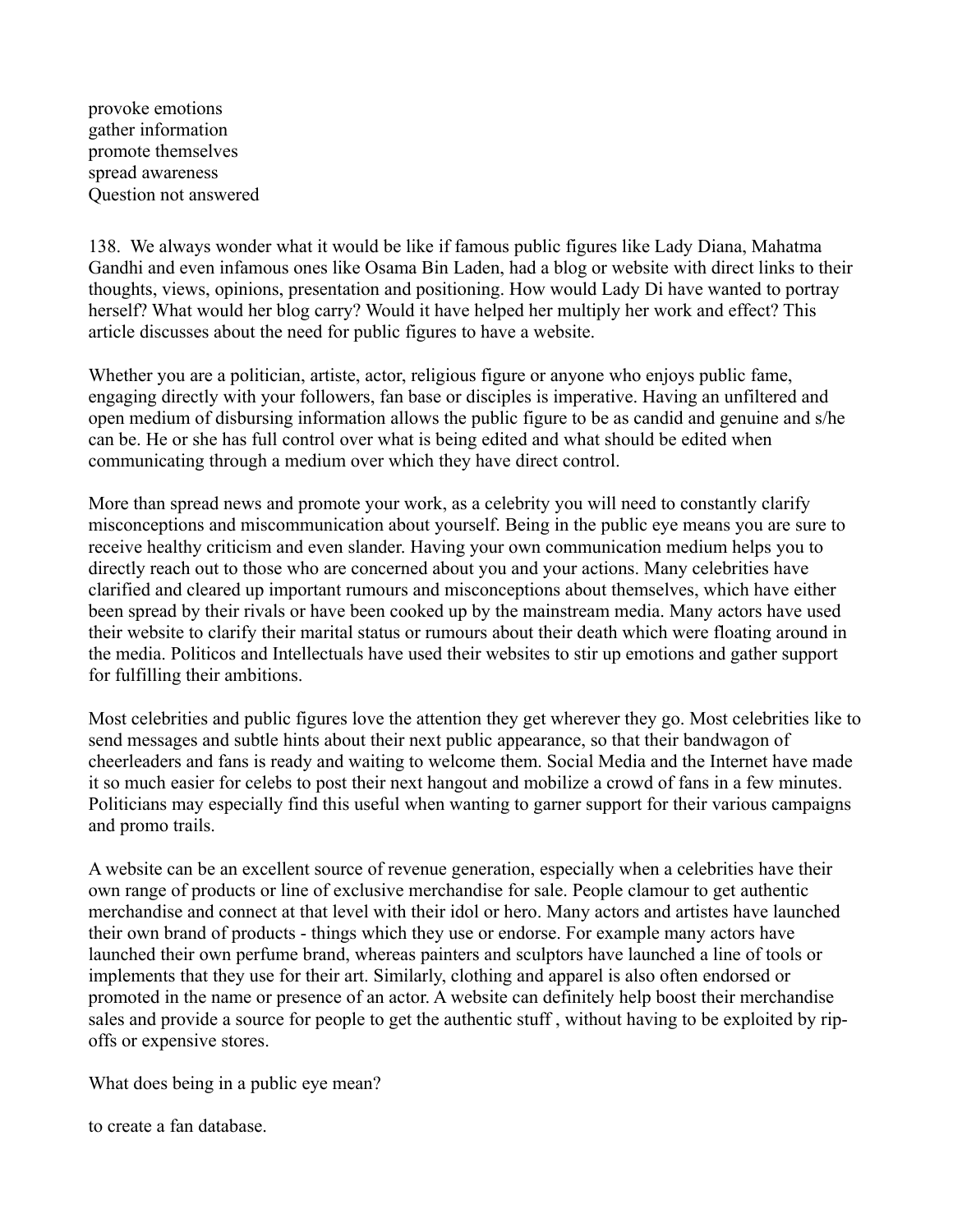to have an open line of two-way communication. to be open to positive and negative criticism. to mobilize the crowd. Question not answered

139. We always wonder what it would be like if famous public figures like Lady Diana, Mahatma Gandhi and even infamous ones like Osama Bin Laden, had a blog or website with direct links to their thoughts, views, opinions, presentation and positioning. How would Lady Di have wanted to portray herself? What would her blog carry? Would it have helped her multiply her work and effect? This article discusses about the need for public figures to have a website.

Whether you are a politician, artiste, actor, religious figure or anyone who enjoys public fame, engaging directly with your followers, fan base or disciples is imperative. Having an unfiltered and open medium of disbursing information allows the public figure to be as candid and genuine and s/he can be. He or she has full control over what is being edited and what should be edited when communicating through a medium over which they have direct control.

More than spread news and promote your work, as a celebrity you will need to constantly clarify misconceptions and miscommunication about yourself. Being in the public eye means you are sure to receive healthy criticism and even slander. Having your own communication medium helps you to directly reach out to those who are concerned about you and your actions. Many celebrities have clarified and cleared up important rumours and misconceptions about themselves, which have either been spread by their rivals or have been cooked up by the mainstream media. Many actors have used their website to clarify their marital status or rumours about their death which were floating around in the media. Politicos and Intellectuals have used their websites to stir up emotions and gather support for fulfilling their ambitions.

Most celebrities and public figures love the attention they get wherever they go. Most celebrities like to send messages and subtle hints about their next public appearance, so that their bandwagon of cheerleaders and fans is ready and waiting to welcome them. Social Media and the Internet have made it so much easier for celebs to post their next hangout and mobilize a crowd of fans in a few minutes. Politicians may especially find this useful when wanting to garner support for their various campaigns and promo trails.

A website can be an excellent source of revenue generation, especially when a celebrities have their own range of products or line of exclusive merchandise for sale. People clamour to get authentic merchandise and connect at that level with their idol or hero. Many actors and artistes have launched their own brand of products - things which they use or endorse. For example many actors have launched their own perfume brand, whereas painters and sculptors have launched a line of tools or implements that they use for their art. Similarly, clothing and apparel is also often endorsed or promoted in the name or presence of an actor. A website can definitely help boost their merchandise sales and provide a source for people to get the authentic stuff , without having to be exploited by ripoffs or expensive stores.

What, according to the author, can a website also be?

Platform for criticism. Space to begin a campaign. Link between stars and their fans.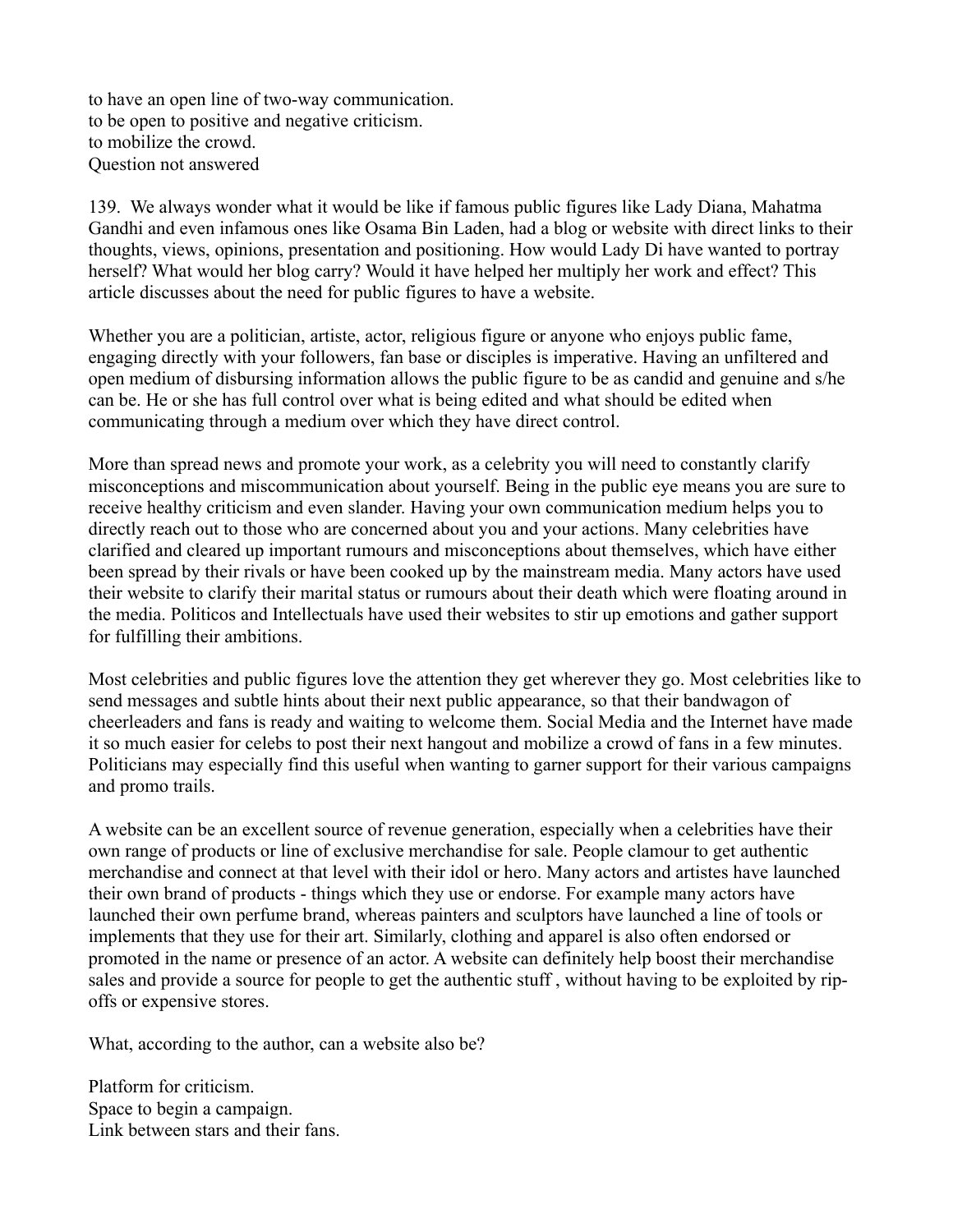Source of revenue generation. Question not answered

140. We always wonder what it would be like if famous public figures like Lady Diana, Mahatma Gandhi and even infamous ones like Osama Bin Laden, had a blog or website with direct links to their thoughts, views, opinions, presentation and positioning. How would Lady Di have wanted to portray herself? What would her blog carry? Would it have helped her multiply her work and effect? This article discusses about the need for public figures to have a website.

Whether you are a politician, artiste, actor, religious figure or anyone who enjoys public fame, engaging directly with your followers, fan base or disciples is imperative. Having an unfiltered and open medium of disbursing information allows the public figure to be as candid and genuine and s/he can be. He or she has full control over what is being edited and what should be edited when communicating through a medium over which they have direct control.

More than spread news and promote your work, as a celebrity you will need to constantly clarify misconceptions and miscommunication about yourself. Being in the public eye means you are sure to receive healthy criticism and even slander. Having your own communication medium helps you to directly reach out to those who are concerned about you and your actions. Many celebrities have clarified and cleared up important rumours and misconceptions about themselves, which have either been spread by their rivals or have been cooked up by the mainstream media. Many actors have used their website to clarify their marital status or rumours about their death which were floating around in the media. Politicos and Intellectuals have used their websites to stir up emotions and gather support for fulfilling their ambitions.

Most celebrities and public figures love the attention they get wherever they go. Most celebrities like to send messages and subtle hints about their next public appearance, so that their bandwagon of cheerleaders and fans is ready and waiting to welcome them. Social Media and the Internet have made it so much easier for celebs to post their next hangout and mobilize a crowd of fans in a few minutes. Politicians may especially find this useful when wanting to garner support for their various campaigns and promo trails.

A website can be an excellent source of revenue generation, especially when a celebrities have their own range of products or line of exclusive merchandise for sale. People clamour to get authentic merchandise and connect at that level with their idol or hero. Many actors and artistes have launched their own brand of products - things which they use or endorse. For example many actors have launched their own perfume brand, whereas painters and sculptors have launched a line of tools or implements that they use for their art. Similarly, clothing and apparel is also often endorsed or promoted in the name or presence of an actor. A website can definitely help boost their merchandise sales and provide a source for people to get the authentic stuff , without having to be exploited by ripoffs or expensive stores.

What, according to the author, is necessary for a public figure?

Keeping a clean image in front of their fans. Promoting their 'brand'. Direct interaction with the followers. Clarifying misconceptions about themselves. Question not answered